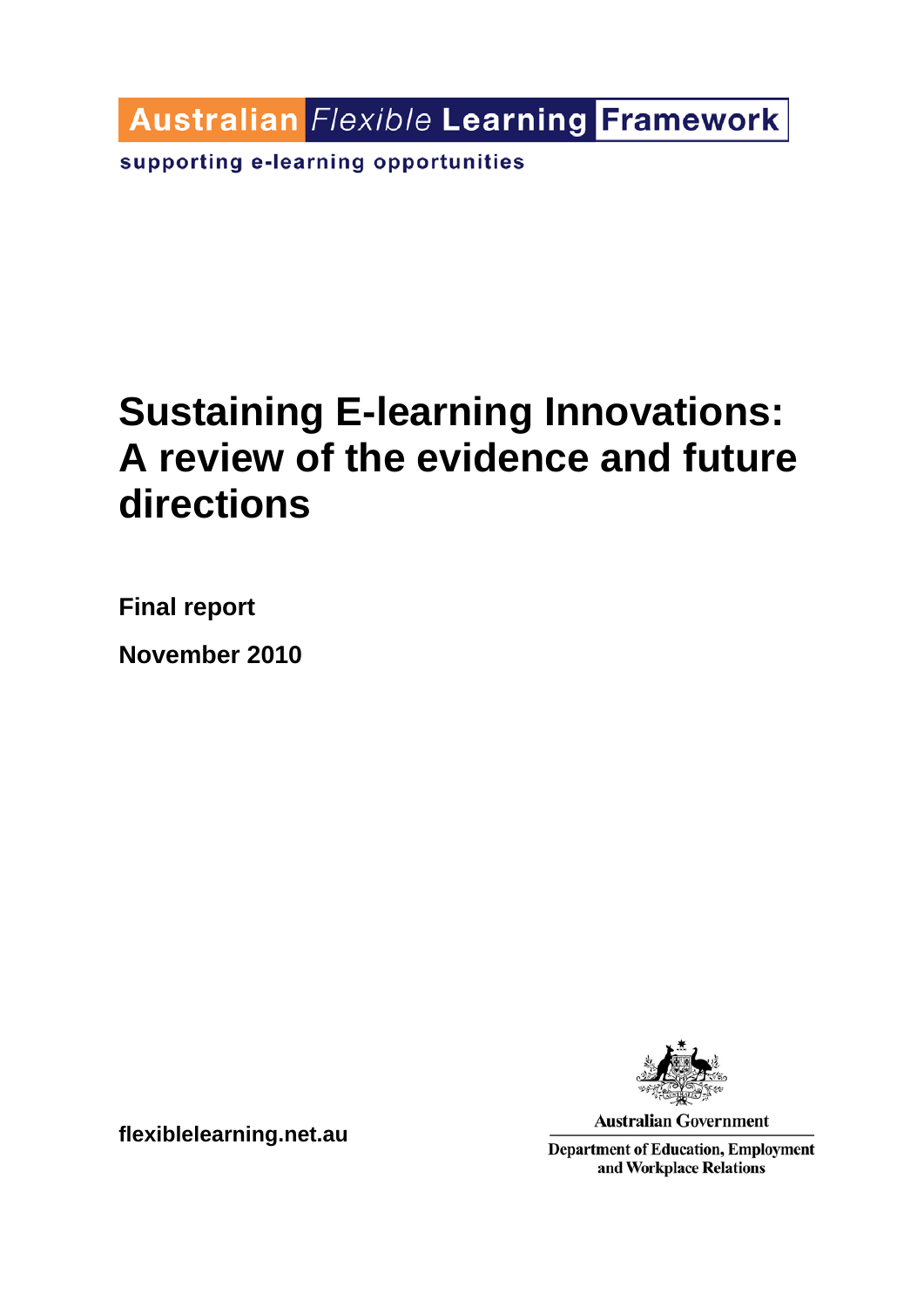#### **Acknowledgement**

This report was produced for the Australian Flexible Learning Framework by Victor Callan (The University of Queensland Business School) and Kaye Bowman. Please direct any enquiries about the report to Professor Victor Callan, The University of Queensland Business School, The University of Queensland, by phone: 07 3346 8013 or email: v.callan@business.uq.edu.au

The views expressed herein do not necessarily represent the views of the Commonwealth of Australia.

© Commonwealth of Australia 2010. Licenced under AEShareNet Free For Education licence.

This work is copyright and licensed under the AEShareNet Free For Education Licence (AEShareNet–FfE Licence). The onus rests with you to ensure compliance with the AEShareNet-FfE Licence and the following is merely a summary of the scope of the Licence.

You may use and copy any material covered by an AEShareNet-FfE licence, for educational purposes only, and only within or for the services of your organisation.

Conditions for the licence can be found at http://www.aesharenet.com.au/FfE2/. Queries regarding the standard AEShareNet-FfE Licence conditions should be directed to the AEShareNet website at http://www.aesharenet.com.au/help/support/.

In addition to the standard AEShareNet-Ffe Licence conditions, the following special condition applies: The licence territory is limited to Australia and New Zealand.

Requests and inquiries concerning other reproduction and rights should be directed in the first instance to the Director, VET Technology Policy and Projects, Department of Education, Employment and Workplace Relations, GPO Box 9880, Canberra, ACT, 2601.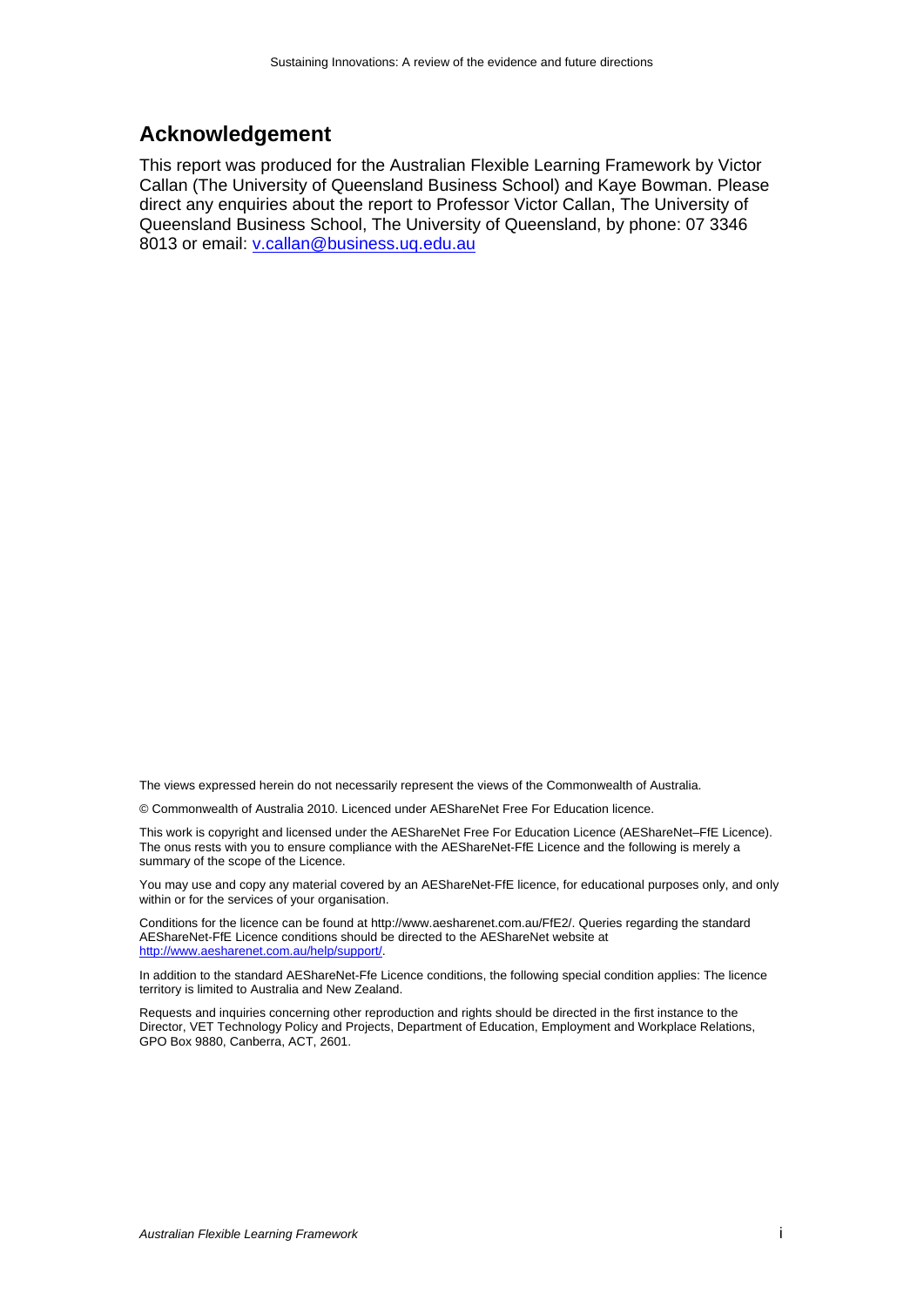## **Table of contents**

| Appendix A: Details about Framework project funding that was accessed  32 |  |
|---------------------------------------------------------------------------|--|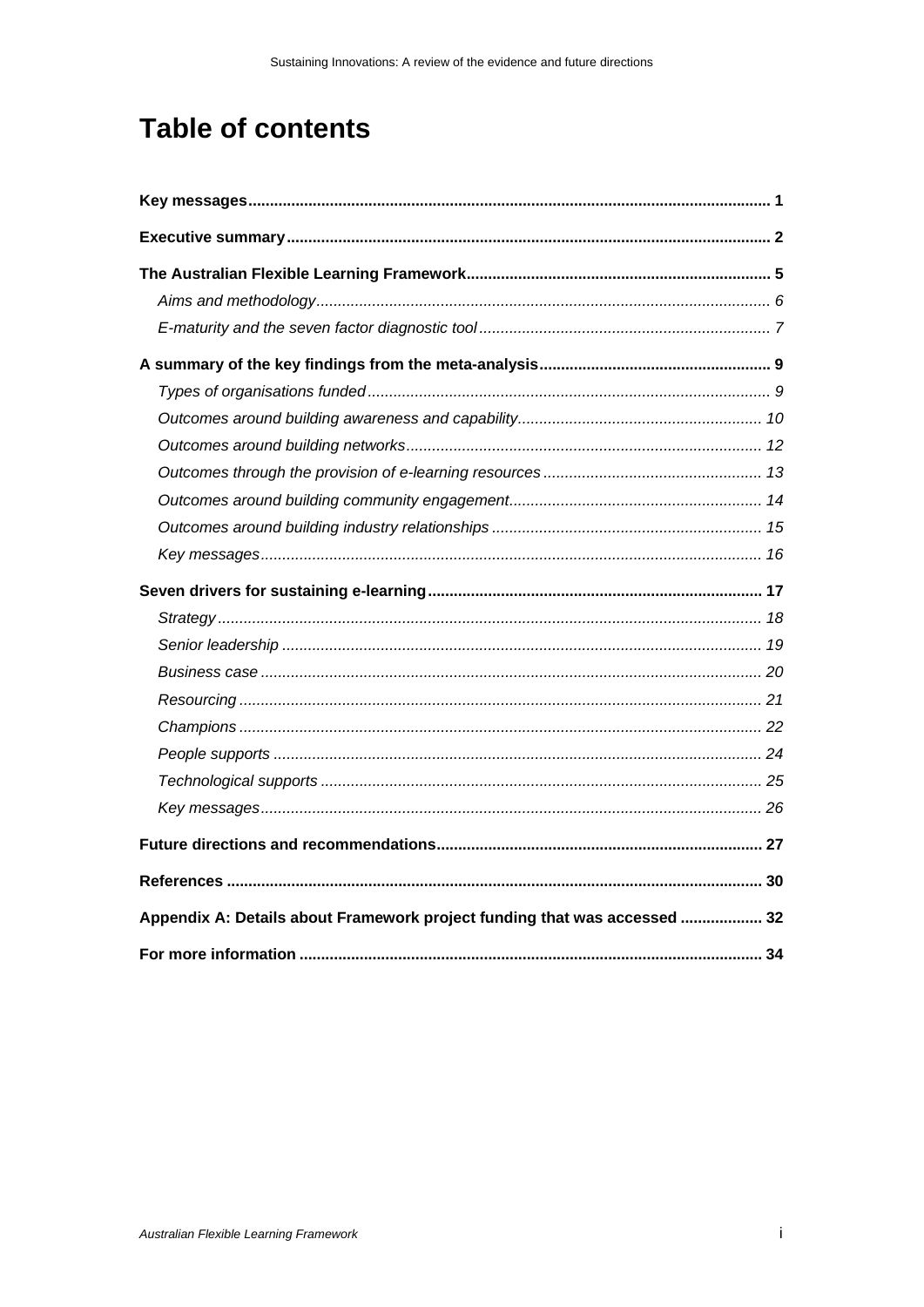## **Key messages**

- The Australian Flexible Learning Framework (Framework<sup>1</sup>) has worked to a series of well-developed strategies that have leveraged successfully off the achievements of prior Framework strategies.
- Hundreds of Australian registered training organisations (RTOs) from all jurisdictions have received seed funding from various Framework programs that has allowed them to begin to explore the use of e-learning.
- LearnScope projects facilitated RTOs to build e-learning knowledge and capabilities.
- Flexible Learning Toolbox (Toolbox<sup>2</sup>) Champions and E-learning Coordinators<sup>3</sup> have been integral to organisations taking the first steps to build their e-learning knowledge, expertise and networks. Toolboxes provide a quality resource for many organisations and industries.
- While e-learning champions have impacted on the embedding and sustaining of e-learning innovations, the fragility of some e-learning innovations built around the role of internal e-champions is of concern.
- Larger organisations have more difficulty in maximising the full benefits of Framework funding due to various structural and cultural issues (e.g. unwillingness to share innovations across departments and locations).
- Private providers are not as strongly involved in seeking and winning multiple amounts of Framework funding.

#### **The seven factors driving innovations around e-learning**

- Strategy organisations which are Innovative and Established Users of e-learning are strategic and adopt a longer term view.
- Senior leadership is critical for sustaining e-learning innovations. Leaders show their support in many different ways, depending on their particular situation.
- Business case a key driver to initiating and sustaining e-learning in for-profit businesses, especially around cost savings.
- Resourcing in recent times, Framework funding has supported staff and their innovations in contexts where internal resourcing is reduced or where progress around e-learning is not a high priority.
- Champions maximise e-learning impact by providing one-to-one mentoring and support and by helping teachers think through how new technologies can help to build their relationships with learners and industries.
- People supports the role and reliance on internal and external people supports evolves over time. At least four different models are at work for providing people supports.
- Technology large training organisations at the Innovator, Embedded User and Established User levels of e-maturity are well resourced around the hardware and software support required to sustain e-learning. The major risks are around keeping key IT staff.

 $1$  The Framework is the national training system's e-learning strategy: http://flexiblelearning.net.au<br>
<sup>2</sup> http://flexiblearning.net.au/toolboxes<br>
<sup>3</sup> http://flexiblearning.net.au/e-learningcoordinators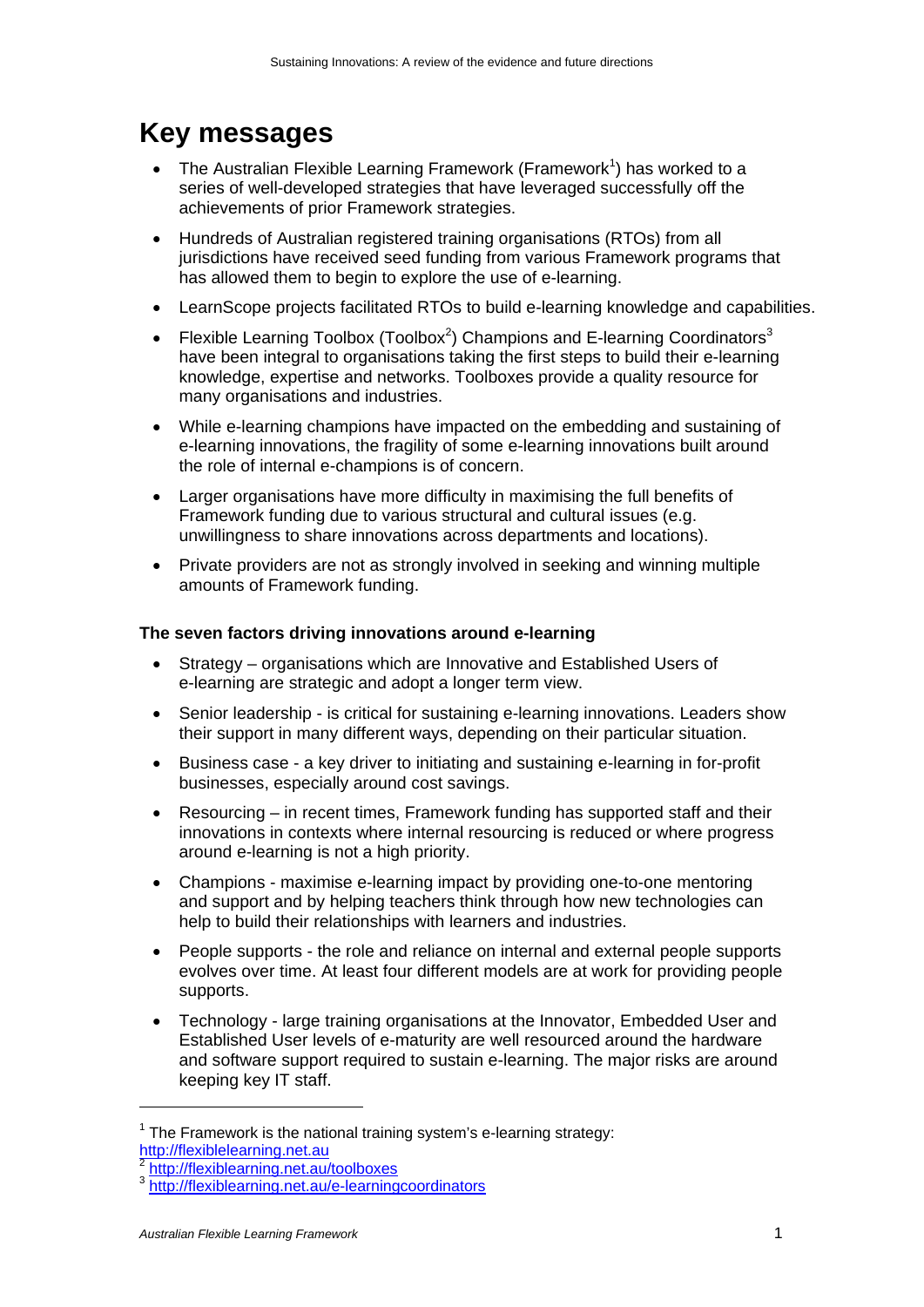## **Executive summary**

There is little evidence of prior examinations into the sustaining and embedding of e-learning. Nevertheless, the vocational education and training (VET) sector has led the way, and in drawing from the experiences of registered training organisations (RTOs) and their partners, this report is among the first Australian examinations of the VET sector's success in sustaining e-learning innovations.

In summary, this report addresses two critical questions:

- Q1. What is the evidence around how Australian RTOs are sustaining e-learning?
- Q2. Going forward, what factors might guide the achievement of more sustainable e-learning innovations in the future?

Three research methods were used to investigate these questions:

- 1. A review of research around sustaining e-learning to identify critical success factors – see *Sustaining e-learning innovations: Literature review* for a detailed review.
- 2. A meta-analysis of Framework funded initiatives to examine how they have contributed to initiating and sustaining e-learning innovations, and to provide a rationale for the choice of the case study organisations – see *Sustaining e-learning innovations: Meta-analysis.*
- 3. An examination of these 10 Australian cases and their e-learning journey; and the role of seven key factors in determining how implementing and embedding e-learning has contributed to their success – see *Sustaining e-learning innovations: Vignettes.*

Two analytical tools were used. First, the project used a typology of e-maturity that classifies organisations around their progress in embedding e-learning. Second, a diagnostic framework (see below) was developed that identifies the role of seven factors in driving innovations around e-learning.

| <b>Strategy</b>                  | Vision, values, strategy and planning that underpins e-learning as a core feature of<br>the current and future operations of the organisation.                                                                                                  |
|----------------------------------|-------------------------------------------------------------------------------------------------------------------------------------------------------------------------------------------------------------------------------------------------|
| <b>Senior</b><br>leadership      | Leadership at the executive team level that supports and champions e-learning,<br>and promotes the use of e-learning as a tool for cultural and structural change.                                                                              |
| <b>Business</b><br>case          | A continued business focus that promotes the case about how e-learning brings<br>benefits such as more flexible training to dispersed workforces, delivered more<br>consistently, of higher quality, and with reduced time and financial costs. |
| <b>Resourcing</b>                | Resourcing that supports initial e-learning initiatives and subsequent efforts to<br>embed across the organisation, and this could be internal or external funding (eg<br>Framework funds).                                                     |
| <b>Champions</b>                 | Experts in instructional design and/or the application of new technologies who<br>promote and support others to review and introduce new ways of delivering<br>training to clients.                                                             |
| People<br>supports               | Competent and supportive IT staff who share the vision and strategic goals of<br>promoting e-learning solutions across various parts of the organisation.                                                                                       |
| <b>Technological</b><br>supports | Hardware and software support together with reliable and robust network facilities.                                                                                                                                                             |

#### **The seven factor diagnostic tool**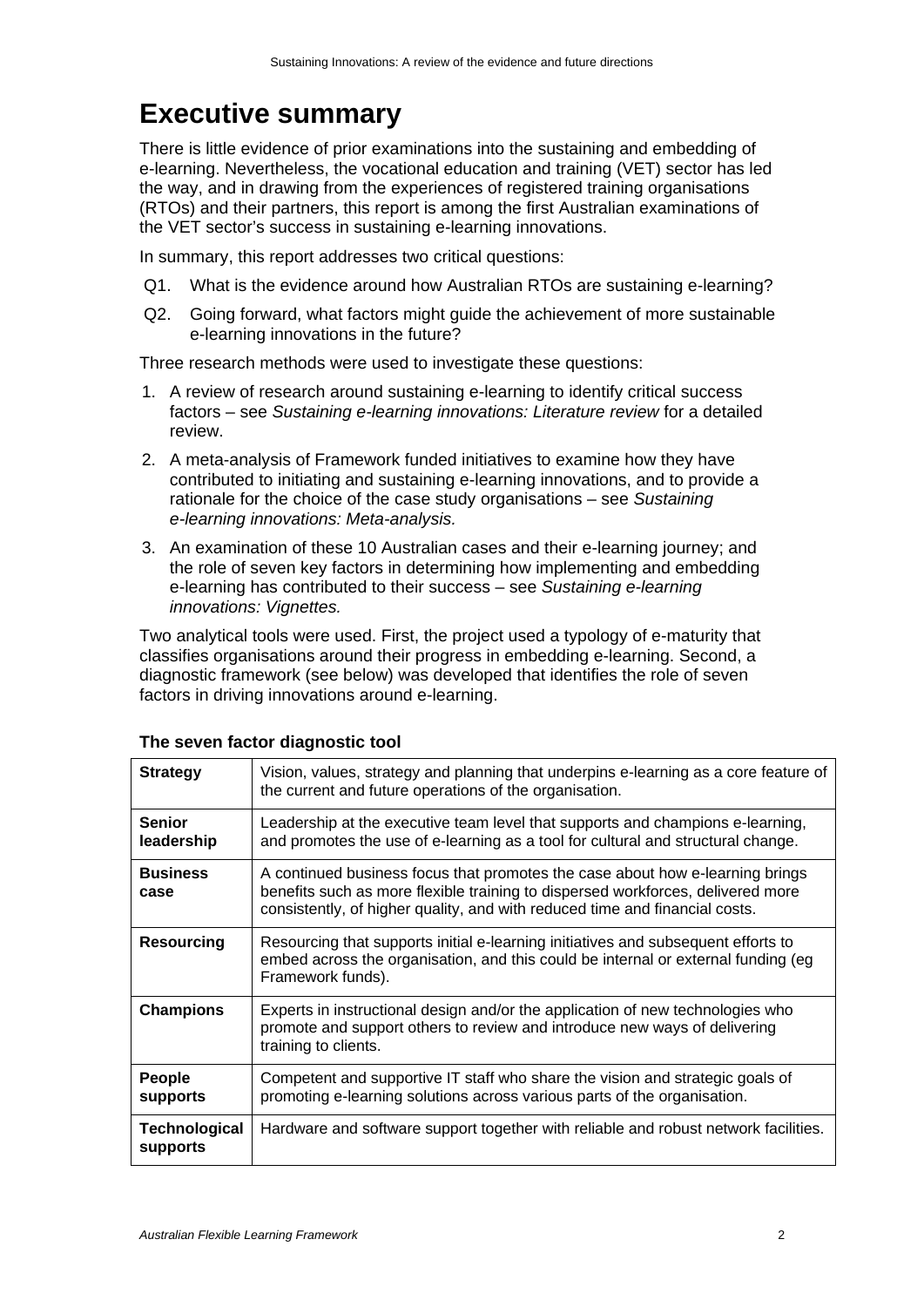#### **Findings from the meta-analysis**

*Building awareness and capability* - There is substantial evidence that champions across quite different contexts have played and will continue to play key roles in promoting and sustaining e-learning. However, there is a note of caution here and elsewhere in the current report. Champions believe that their e-learning innovations might not be sustained without their continued efforts and influence in their respective organisations. Substantial awareness and capability building were also achieved through LearnScope, with more than two-thirds of organisations involved reaching the enactment stage of putting e-learning into practice. Importantly, many have moved on from this stage over time to become successful embedders of e-learning.

*Building networks* - Framework E-learning Coordinators have built strong relationships that have assisted organisations over a number of years to resolve various challenges in their roll-out of e-learning, to identify resources within and outside the Framework, and to provide skilling and support that have been central to sustaining e-learning.

*Providing resources* - Toolboxes in particular were used as a first step in many organisations that today are now well advanced in sustaining e-learning. Also a number of community engagement projects have progressed further with their e-learning activities, either through further Framework funding or other sourced funding.

*Building community engagement* - A number of the engagement projects have progressed successfully to the stage of the community having well established e-learning capability.

*Building industry relationships* - Business organisations report major benefits through accessing Framework resources around being better able to audit the need and demand for more e-learning and around integrating e-learning into the longer-term plans for their businesses.

#### **Findings from the 10 case study vignettes**

The critical drivers for sustaining e-learning that have been identified RTOs are: senior leadership support; organisational strategy (often involving a dedicated e-learning strategy with specific objectives and performance indicators); and the significant momentum gained once the business case is well-established.

Businesses identify the business case as the key driver, especially around cost savings. Major barriers for both types of organisations were the lack of a strategic plan, a lack of funding and a lack of access to IT expertise or support to sustain the progress being made around e-learning initiatives.

#### **The drivers behind sustaining e-learning in the ten organisations**

*Strategy* - Being strategic and adopting a longer term view of e-learning were key messages to emerge from organisations that are Innovative or Established Users of e-learning. Their focus on being strategic about the use of new technologies emerged both in their larger organisational strategy, and also often in a separate e-learning strategy. A key strategic goal among the more advanced users of e-learning is the ambition to improve upon the student and employer experiences in how training is being delivered

*Senior leadership* - Leadership support from the top is critical for sustaining e-learning innovations. What is apparent from the cases is that leaders are showing their support in many different ways, depending of what is required in a particular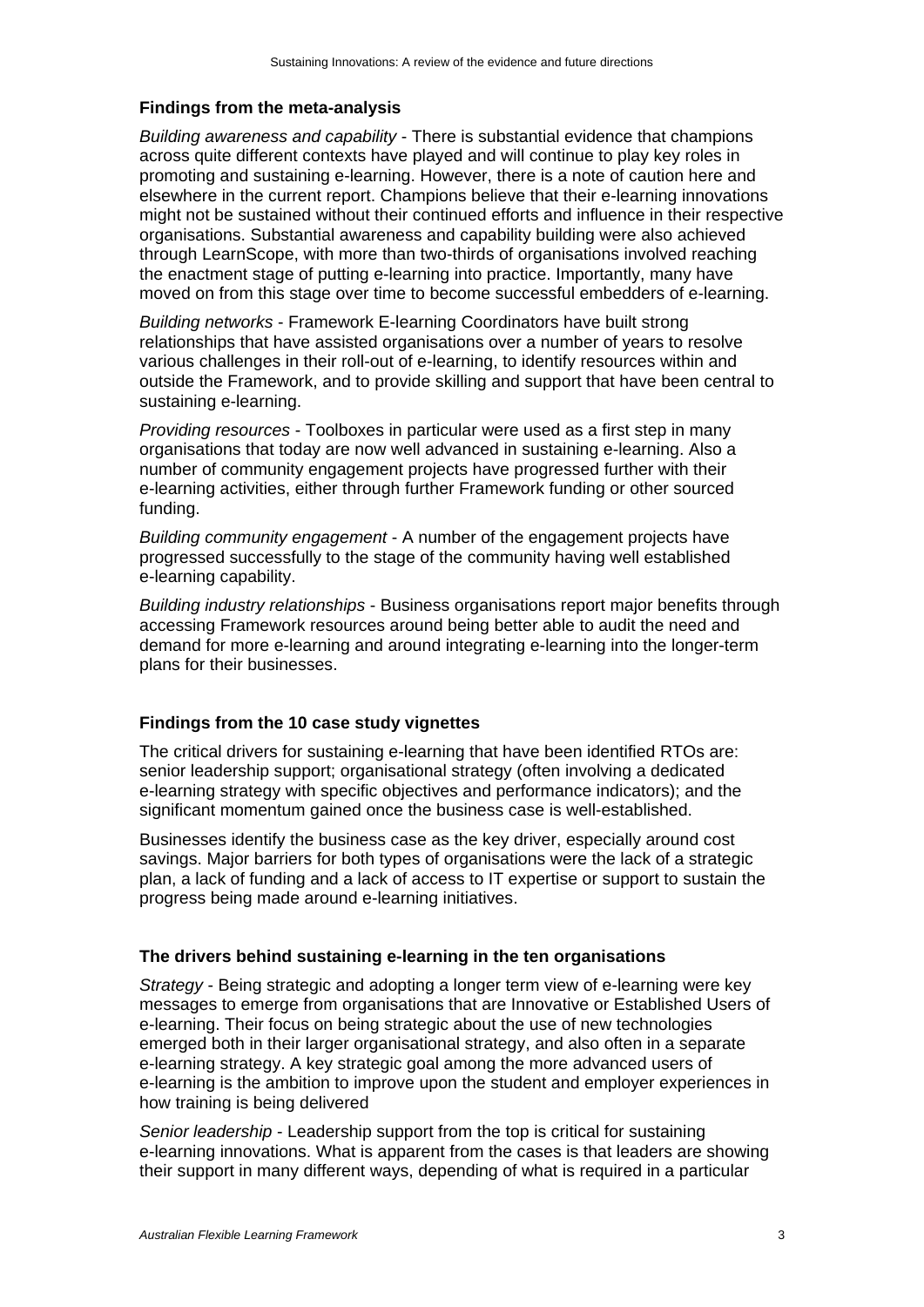situation. For instance, at GippsTAFE, senior leaders supported the establishment of the Innovation Department that plays a major role in driving the organisation to achieve its stated ambition around more flexible delivery.

*Business case* - A core message, possibly to be expected, is that the business case emerged as a key driver to initiating and for sustaining e-learning in for-profit businesses, especially around cost savings. For SunWater, a primary motivator is the business case for the use e-learning to reduce the high costs of transporting learners from all over Queensland and interstate to a classroom setting. For Filterfab, the business case is about added value to its clients through online courses about safety that its clients in the laundry industry could not afford to provide.

*Resourcing* - If organisations are to thrive and survive, they need to provide 'safe spaces' for staff to innovate. Such spaces include the funds, time and access to expertise to experiment. In many of the ten cases, Framework and internal funds provided staff in these organisations safe places and more opportunities to be creative and innovative. In fact, outside funding permitted more risk taking and more support for trailing cutting edge technologies.

*Champions* - Framework projects have grown internal champions who are vital in raising the levels of awareness about e-learning, and in supporting VET practitioners to grow in confidence about the applications for new technologies. A core group of GippsTAFE staff (including at least one at a senior level who championed e-learning) were involved initially in the Framework's Flexible Learning Leaders project. The Queensland Ambulance Service Flexible Learning Leader established an e-learning Leaders Group with membership across regions in the Queensland, as well as a multimedia group to aid the growth in e-learning awareness. Today these regional offices continue to each have a person responsible for e-learning.

People supports - Overall the cases illustrate at least four different models at work for providing people supports:

- a central support model
- a central unit linked to a network of internal e-champions model
- a partnering model with external expertise linked to internal e-champions
- a decentralised model.

*Technological supports -* Training organisations at the Innovator, Embedded User and Established User levels of e-maturity report being well resourced around the hardware and software support required to sustain e-learning. As these organisations have been well resourced over the years by state funding in particular, there were few risks that their infrastructure would be degraded in ways that would impede further efforts to further sustain and embed e-learning. Rather their major concern was managing the risks that key staff with the unique mix of IT, teaching and people skills would leave the organisation.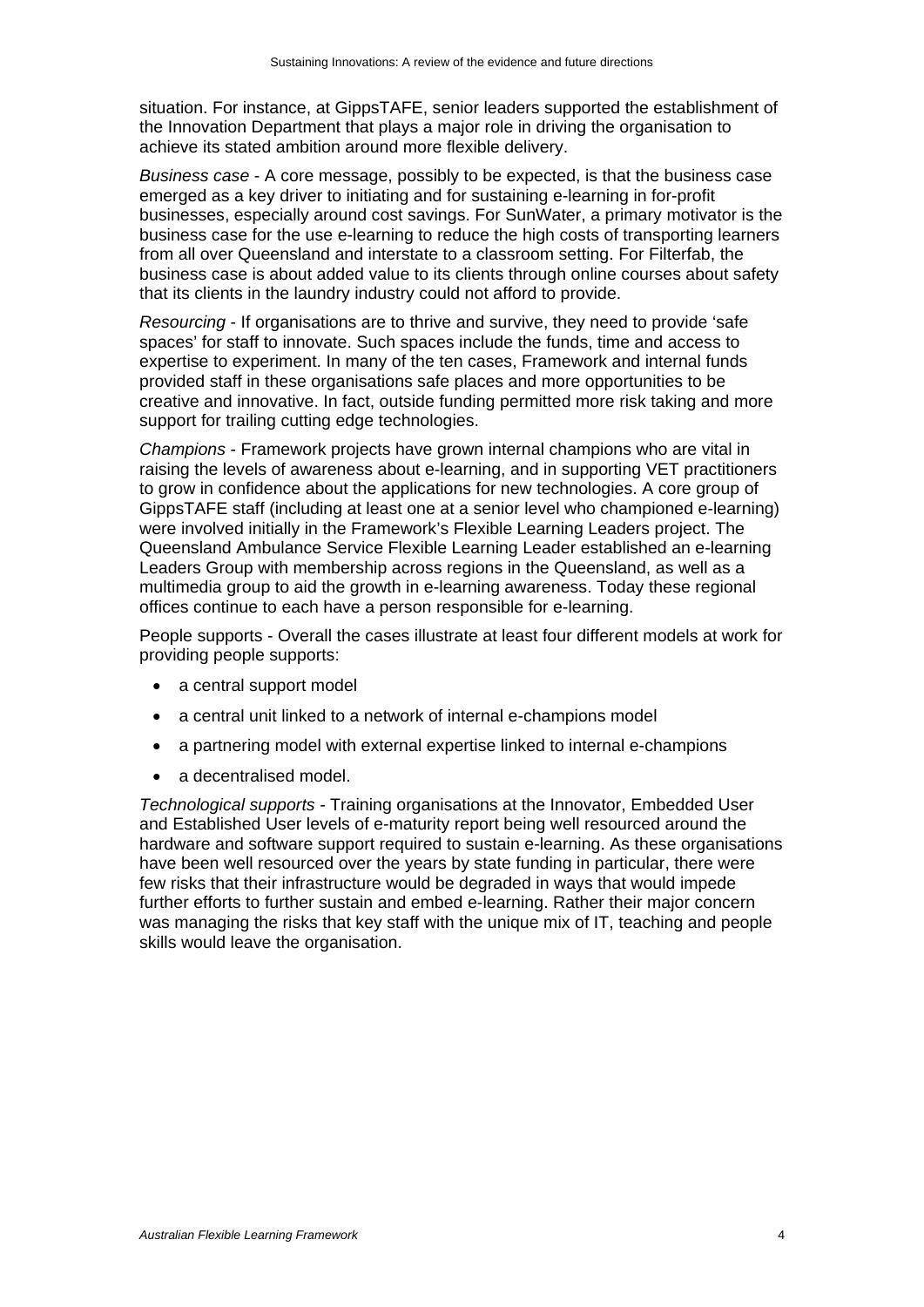## **The Australian Flexible Learning Framework**

The Framework has worked to an underlying strategic plan since its inception. This strategic focus has evolved over 10 years. The Framework began by awarenessraising around the value of e-learning and the need to build e-learning capability (2000-2004; see Figure 1). The focus then shifted and escalated to include demonstration projects (2005-2007) and then on to embedding e-learning into VET organisations (2008-2011).<sup>4</sup>

|                      | 2000-2004                                                                | 2005-2007                                                                            | 2008-2011                                                              |
|----------------------|--------------------------------------------------------------------------|--------------------------------------------------------------------------------------|------------------------------------------------------------------------|
| The emphasis:        | <b>Capability building</b>                                               | <b>Client engagement</b>                                                             | Integration                                                            |
| <b>The Strategy:</b> | Demonstrating and raising<br>awareness of the potential of<br>e-learning | Engaging with clients from key<br>policy target groups                               | Embedding e-learning in<br>training providers and<br>businesses        |
| The focus:           | <b>Building provider capability</b>                                      | Strengthening the role of clients<br>in shaping VET provision to meet<br>their needs | Capitalising on the<br>infrastructure and knowledge<br>created to date |

#### **Figure 1: Changes in emphasis, strategy and focus over time of the Framework**

Source: Framework 2008<sup>5</sup>

The third and current Framework strategy is focused upon embedding e-learning in training providers and in their organisational partners. Developments have included:

- disaggregation of Toolboxes into a learning object format accessed from the Framework's LORN<sup>6</sup>
- national endorsement of the VET Teacher E-learning Toolkit<sup>7</sup> that has specified the web and desktop-based functionality requirements to support e-learning in the national training system
- development of the *VET E-portfolio Roadmap*<sup>8</sup> to promote portability of learners' evidence of achievement to support training and education pathways
- $\bullet$  E-learning Innovations<sup>9</sup> projects which have continued to build upon the partnerships between businesses and RTOs around growing, sustaining and embedding e-learning
- $\bullet$  development of an industry sector wide model of stimulus funding<sup>10</sup> for multi-year plans centred on embedding e-learning to improve productivity.

Appendix A provides further details about the range of Framework project funding that was accessed by the 10 organisations.

<sup>4</sup> Australian Flexible Learning Framework 2007a; 2007b; 2007c

<sup>&</sup>lt;sup>5</sup> Australian Flexible Learning Advisory Group 2007a

 $6$  The LORN online portal provides a one-stop-shop for practitioners and training providers to find and download more than 2,500 free or for cost learning objects from collections across Australia, including the Toolbox Repository: http://flexiblelearning.net.au/lorn<br>
<sup>7</sup> http://flexiblelearning.net.au/teachertoolkit<br>
<sup>8</sup> http://flexiblelearning.net.au/e-portfolios<br>
<sup>9</sup> http://flexiblearning.net.au/innovat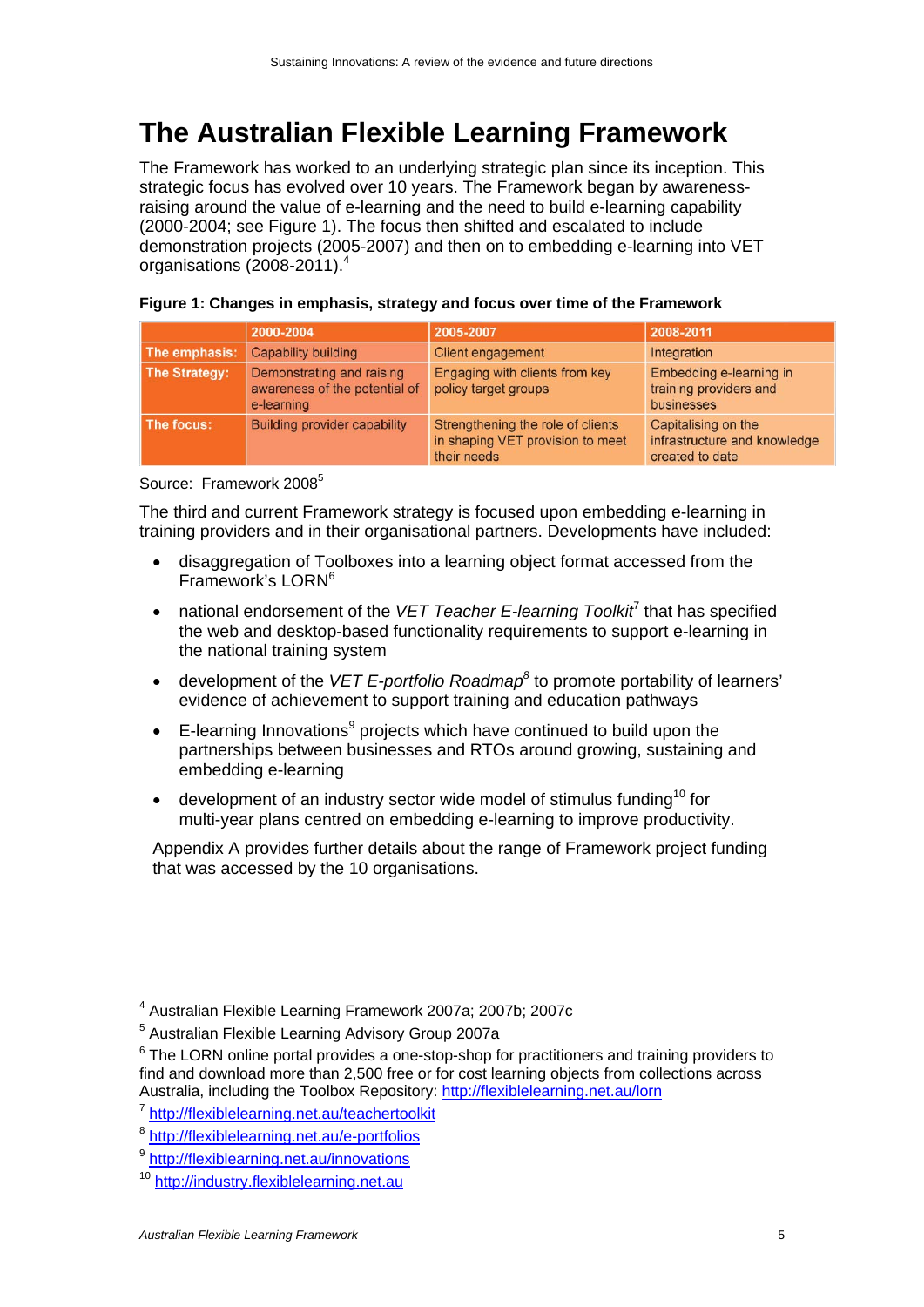### *Aims and methodology*

Seed funding provided by the Framework has enabled many types of Australian organisations to introduce some aspect of e-learning innovation into how they do business. This funding has come in the form of various projects such as LearnScope, Flexible Learning Leaders, Industry Engagement, Industry Engagement projects, Inclusive e-Learning, Community Engagement, Indigenous Engagement, and most recently, E-learning Innovations (refer Appendix A for more detailed information about each of these projects). In addition, there has been the funding for Toolboxes and for people support through the E-learning Coordinator service, as well as support to develop national infrastructure for managing electronic learning resources (including e-portfolios) in the training system. This Framework funding and support has initiated innovations that organisations have further supported by their own internal funding, infrastructure support, the hiring of key staff, and by the professional development of their staff around e-learning.

It is not possible for this report to incorporate the vast array of Framework initiatives over these three strategic periods. Rather this report brings together, and reviews, evidence for the sustained impact of various e-learning initiatives in Australian organisations that at some time have been funded by the Framework. As the focus is upon sustaining e-learning, the project identified organisations that reveal an 'e-learning journey' in how over some years they have managed their strategy, people, resources and infrastructure to drive the growth in e-learning. Part of this journey involved key Framework initiatives that initiated the passion or showed the business case for e-learning. Finally, based on their stories we make a number of recommendations that might be considered by those who lead the Framework's initiatives.

This review is very timely. In Australia, there is little evidence of prior examinations into the sustaining and embedding of e-learning. At the same time, the VET sector has led the way, and in drawing from the experiences of VET organisations and their partners, the current report is among the first Australian examinations of our success in sustaining e-learning innovations.

In summary, this report addresses two critical questions:

- Q1. What is the evidence around how Australian RTOs are sustaining e-learning?
- Q2. Going forward, what factors might guide the achievement of more sustainable e-learning innovations in the future?

Three research methods were used to investigate these questions:

- 1. A review of research around sustaining e-learning to identify critical success factors - see *Sustaining e-learning innovations: Literature review* for a detailed review.
- 2. A meta-analysis of Framework funded initiatives to examine their contributions to initiating and sustaining e-learning innovations, and to provide a rationale for the choice of the case study organisations - see *Sustaining e-learning innovations: Meta-analysis.*
- 3. An examination of these 10 Australian cases around their e-learning journey and the role of seven key factors in determining their success to date around the implementation and embedding of e-learning - see *Sustaining e-learning innovations: Vignettes.*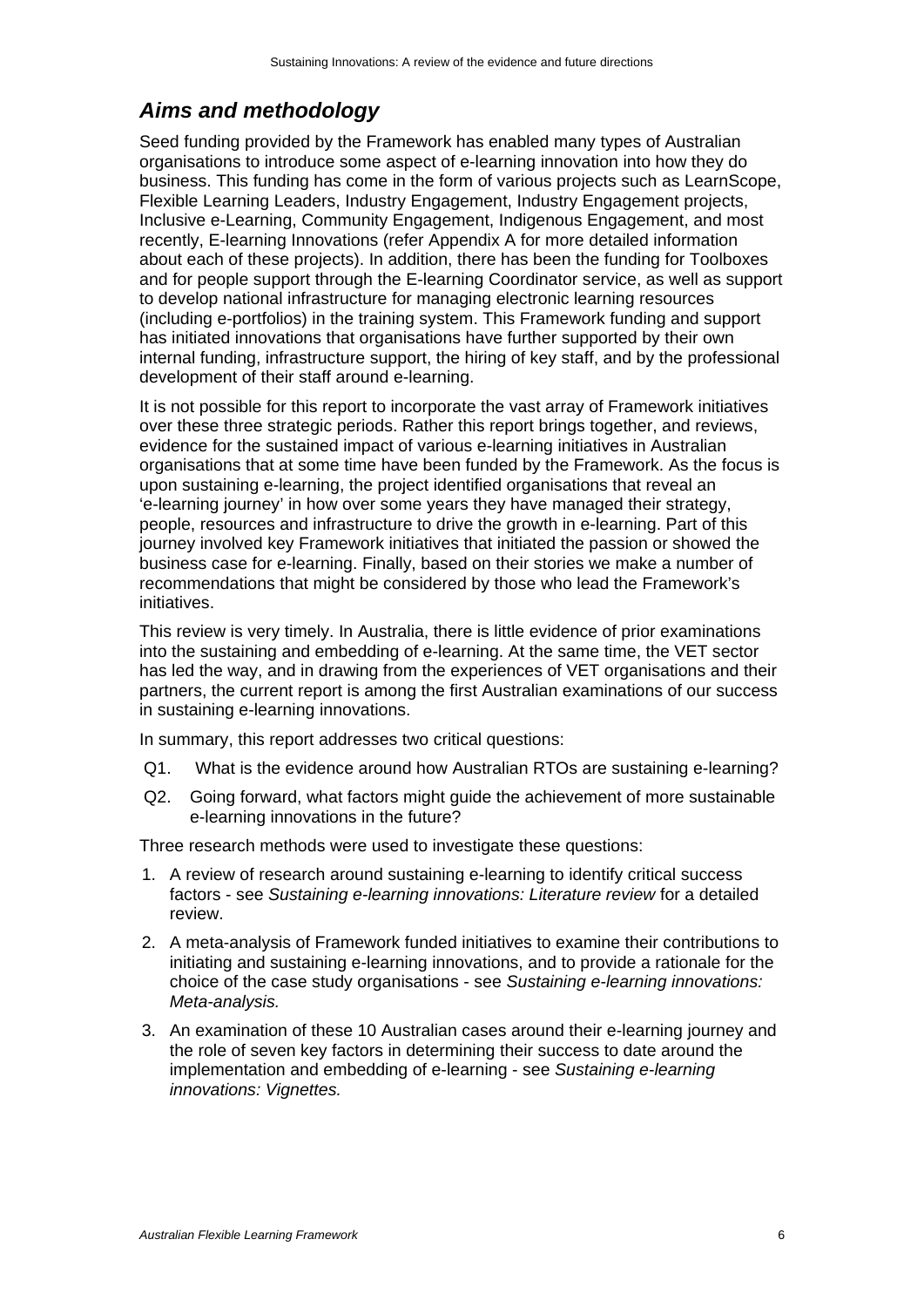### *E-maturity and the seven factor diagnostic tool*

Two analytical tools were used. First, the project used a typology of e-maturity that classifies organisations around their progress in embedding e-learning. Second, a diagnostic framework was developed for this project that identifies the role of seven factors in driving innovations around e-learning.

The e-maturity typology was developed in prior UK research by the British Educational Communications and Technology Agency (BECTA) that has examined the progress of organisations around sustaining and embedding their e-learning. BECTA is the government agency leading the national drive to ensure the effective and innovative use of technology throughout learning. In particular, BECTA developed a measure of e-maturity and validated a classification system in over 300 private and public sector organisations.11 This classification system is used in the current project to classify and review the e-learning journey of the 10 case study organisations, while an instrument for measuring e-maturity and for classifying organisations was developed (see Appendix A in *Sustaining e-learning innovations: Vignettes*).

In the BECTA typology, organisations are classified around six different levels of e-maturity:

- 1. The Novice (4% of all UK organisations examined) know very little about e-learning.
- 2. The Sporadic User (21%) the use of e-learning is localised or sporadic with use in some departments or for some courses.
- 3. The Developing User (42%) developing and coordinating their use of e-learning more successfully.
- 4. The Established User (23%) e-learning is established across the organisation and is transforming how learning and development is managed.
- 5. The Embedded User (10%) e-learning is thoroughly embedded within the organisation and the organisation has a learning culture which influences everyday work.
- 6. The Innovator (0%) there is thought leadership and innovation in how the business is using e-learning, being prepared to experiment in new areas and with new technologies.

It is widely accepted that any innovation occurs within a system of interconnected elements, with a range of factors at work (see *Sustaining e-learning innovations: Literature review* for a more comprehensive review). In this seven factor diagnostic tool (see Table 1 overleaf), e-learning innovations occur through a system of interconnected elements that sustain a curve of upward innovation.

<sup>11</sup> Overton & Hills, 2009; 2010.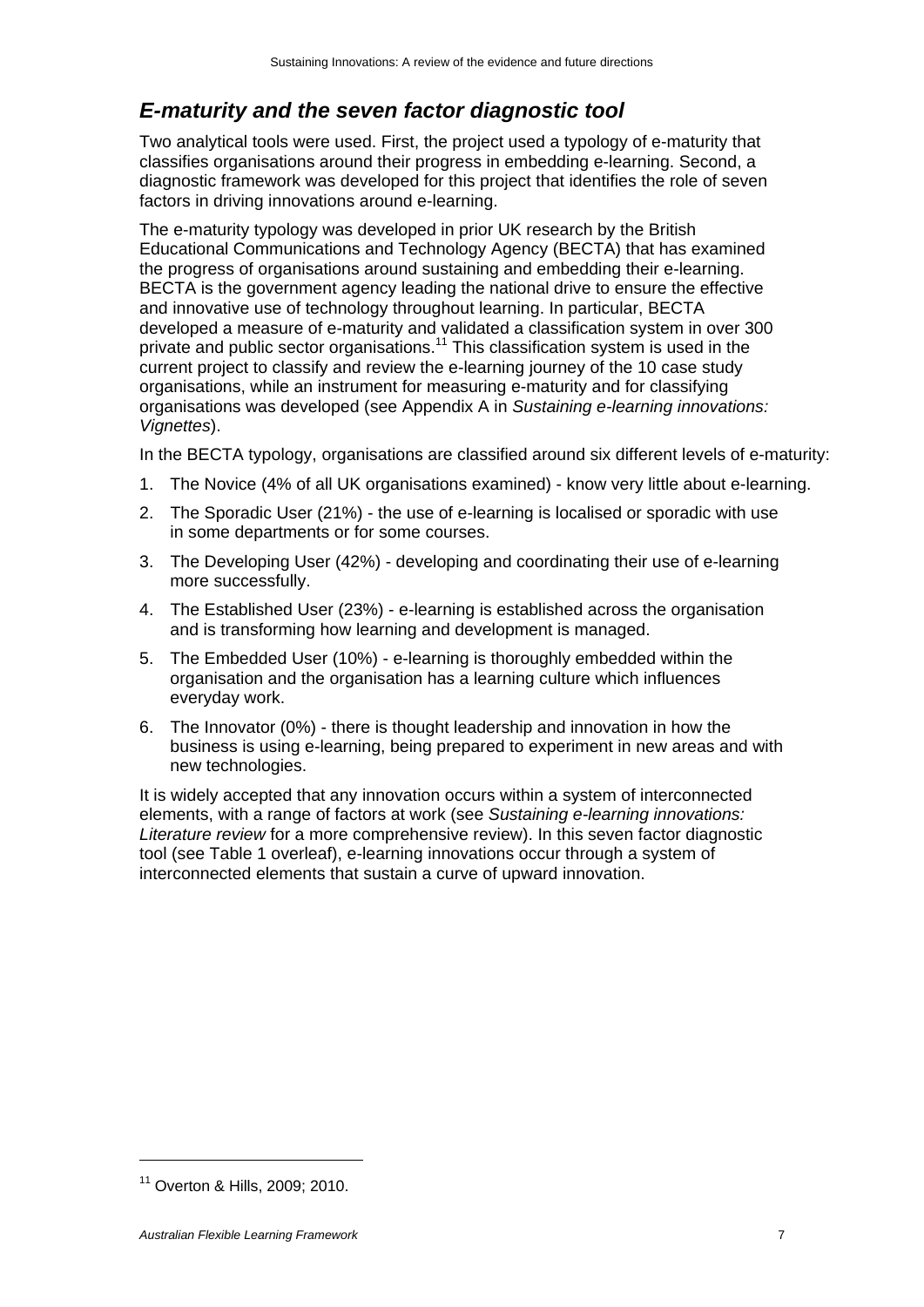**Table 1: The seven factor diagnostic tool** 

| <b>Strategy</b>                  | Vision, values, strategy and planning that underpins e-learning as a core feature of<br>the current and future operations of the organisation.                                                                                                   |
|----------------------------------|--------------------------------------------------------------------------------------------------------------------------------------------------------------------------------------------------------------------------------------------------|
| <b>Senior</b><br>leadership      | Leadership at the executive team level that supports and champions e-learning,<br>and promotes the use of e-learning as a tool for cultural and structural change.                                                                               |
| <b>Business</b><br>case          | A continued business focus that promotes the case about how e-learning brings<br>benefits such as more flexible training, to dispersed workforces, delivered more<br>consistently, of higher quality, and with reduced time and financial costs. |
| <b>Resourcing</b>                | Resourcing that supports initial e-learning initiatives and subsequent efforts to<br>embed across the organisation, and this could be internal or external funding (eg<br>Framework funds).                                                      |
| <b>Funding</b>                   | Funding from internal and/or external sources that supports initial e-learning<br>initiatives and subsequent efforts to embed across the organisation.                                                                                           |
| <b>Champions</b>                 | Experts in instructional design and the application of new technologies who<br>promote and support others to review and introduce new ways of delivering<br>training to clients.                                                                 |
| People<br><b>supports</b>        | Competent and supportive IT staff who share the vision and strategic goals of<br>promoting e-learning solutions across various parts of the organisation.                                                                                        |
| <b>Technological</b><br>supports | Hardware and software support together with reliable and robust network facilities.                                                                                                                                                              |

Also, the role and impact of each factor varies across different organisations. For instance, the process of innovation might start with developing a strategic plan that identifies key knowledge and training that builds people capability as an integral component for producing the outcomes required by the organisation. In addition, leadership is critical for resourcing and sustaining innovation.<sup>12</sup> Leaders are often central to promoting the vision and supporting the business case around how such innovations bring benefits to employees, customers, their business partners and the wider community. Champions can also emerge as key agents for change, but champions alone cannot shift e-learning from the margins to the mainstream.

<sup>&</sup>lt;sup>12</sup> Callan 2009; Callan & Esposo 2010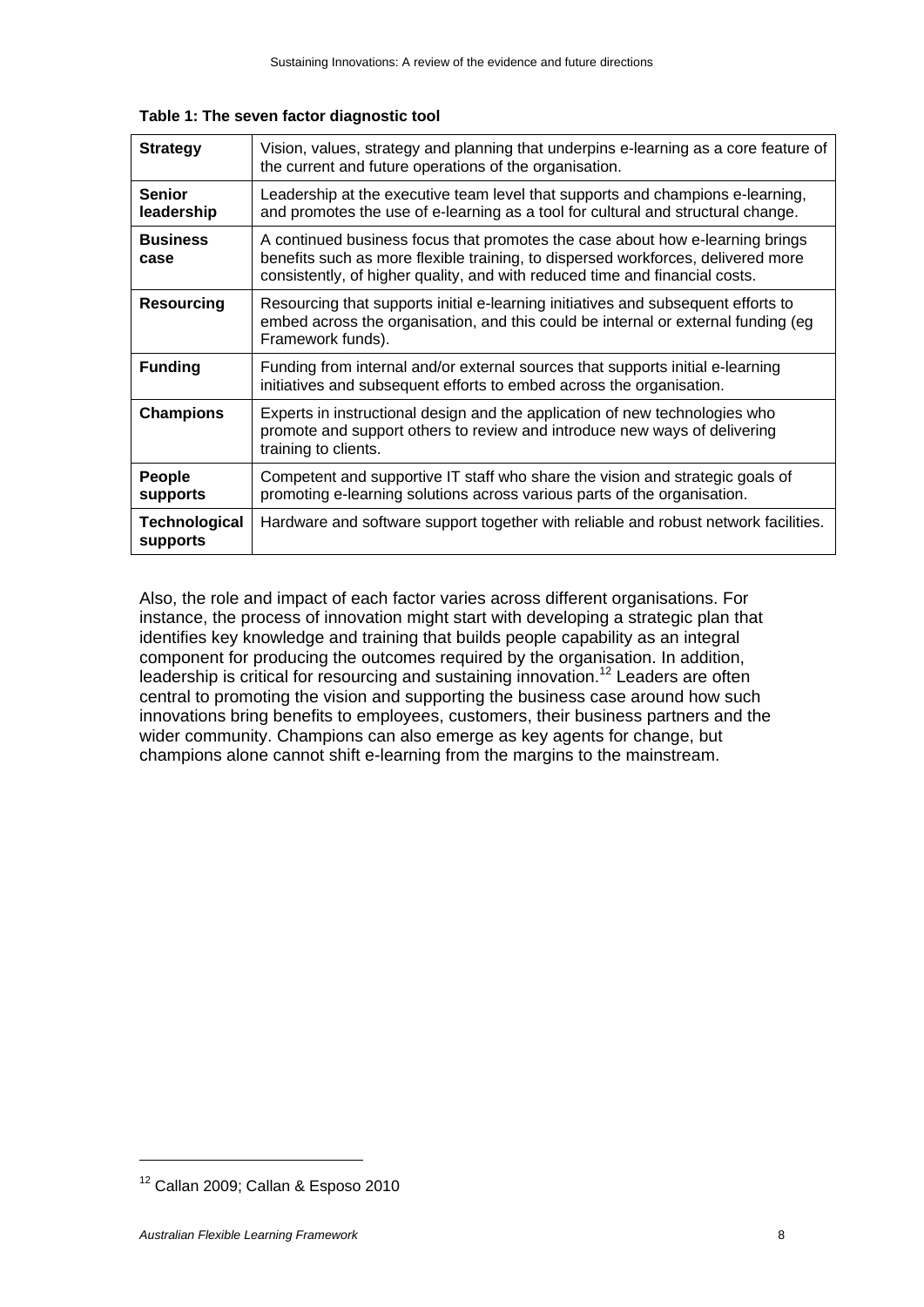## **A summary of the key findings from the metaanalysis**

Over the past 10 years, the Framework has invested in building e-learning infrastructure on a national basis. This activity has secured the availability of technological infrastructure and quality e-learning resources (eg Toolboxes and learning objects). Between 20-24% of the \$15 million allocated to the Framework annually has been spent on creating and maintaing e-learning resources that have been made available to RTOs at a fraction of their development costs. Some money was also spent on keeping the nation abreast of the latest developments in technologies, their educational uses and on developing and maintaining national e-standards.

The Framework has also invested in developing people. Approximately 25% of the annual Framework budget was spent on LearnScope from 2000 to 2007. Additional e-learning demonstration projects were funded in 2005-2007, including businesses and communities, and for Indigenous and other equity groups. Since 2008 the ongoing professional development of people was embedded in E-learning Innovations projects. Approximately 43% of the total annual Framework funds were spent each year on these projects. A network of E-learning Coordinators and Toolbox Champions was also funded. They have provided on-the-ground support to both Framework and non-Framework related activities.

In turn, RTOs funded by the Framework have provided case studies, resources and tools for others to access, replicate and adapt further through the knowledge sharing services developed by the Framework. In 2010, approximately 17% of the annual \$15 million Framework budget was spent on these services, including 4% on research on priority issues and e-learning benchmarking studies.

The meta-analysis that follows is not focused upon evaluating the effectiveness of various Framework initiatives such as those listed above. Others have done this, and reference is made to those reports. Nor was the focus upon providing a history of how the Framework has resourced and supported the growth of e-learning.

Rather, this section reports on how Framework resources (eg capital, people, resources) have helped to support the emergence of significant outcomes around building:

- awareness and capability
- networks
- e-learning resources
- community engagement
- industry relationships.

#### *Types of organisations funded*

The meta-analysis investigated the types of organisations funded by the Framework (see *Sustaining e-learning innovations: Meta-analysis* for more details on the findings from this meta-analysis). This analysis revealed that public RTOs tended to dominate with a larger average number of projects. Their funding possibly reflects their larger size, multiple campuses and greater diversity in their teaching areas that allow the potential opportunity for e-learning innovations. Other provider types averaged one or two projects each.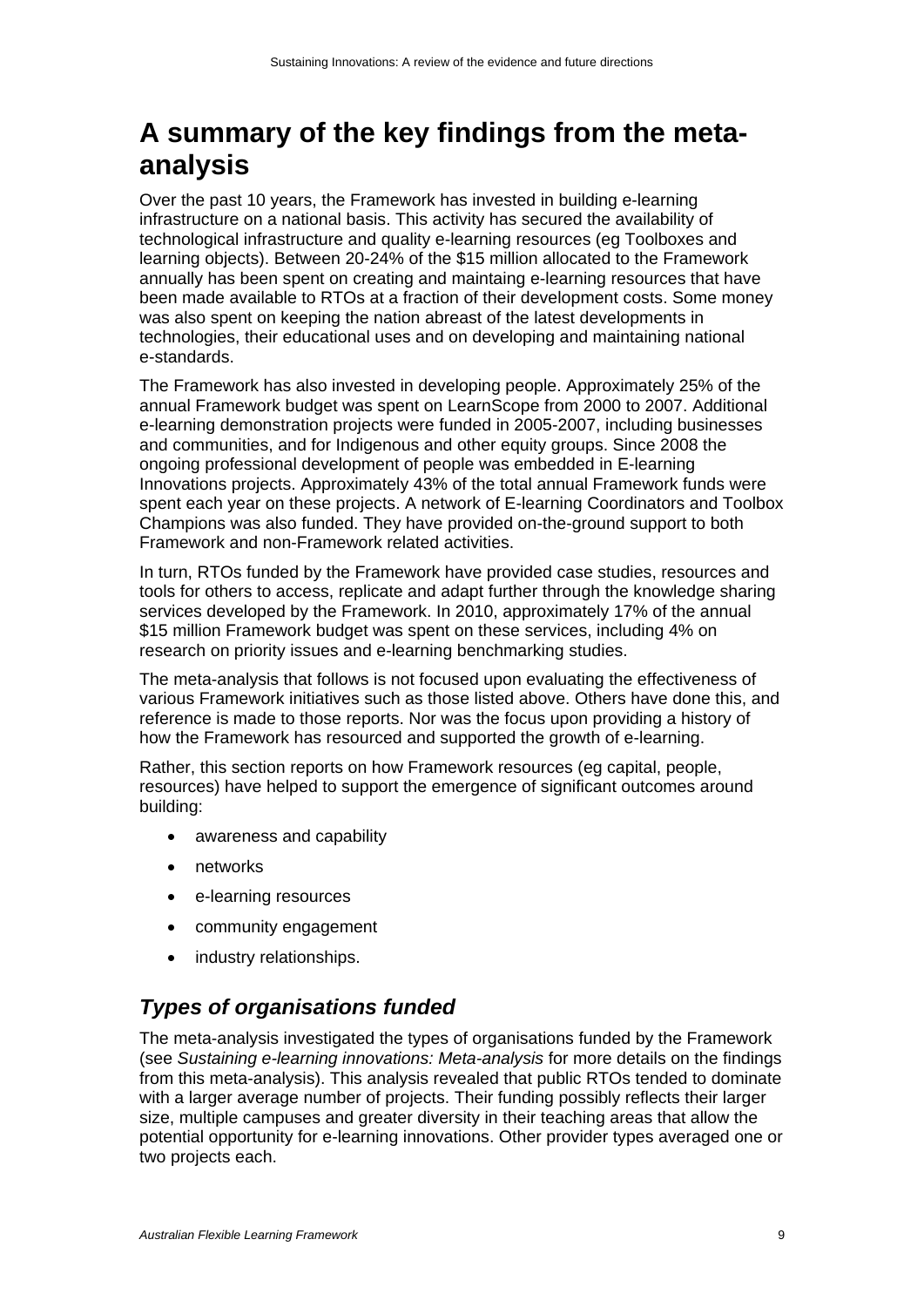#### *Outcomes around building awareness and capability*

A key focus of the Framework has been on developing e-learning leaders and building e-learning capability within RTOs. From 1999-2005, a group of e-learning champions was created through the Framework's Flexible Learning Leader project. A review of this project concluded that it promoted potential leaders in technology, pedagogy and innovation who influenced change within their own institutions and at a state/territory level. E-learning champions have had a profound impact on their respective organisations: $13$ 

- 1. On practices including strategic and business planning, professional development, learning programs and resources, funding and commercial activity and organisation structures.
- 2. On decisions champions' enhanced knowledge base made them better placed to seize opportunities to advance e-learning in alignment with organisational initiatives.
- 3. On capacity champions engaged in knowledge transfer and communities of practice, and contributed to improvements to e-learning practices.
- 4. On profile organisations that adopted e-learning were seen to be more innovative.

Below are the profiles of three e-learning champions, each from a different context: an industry, a community, and a RTO.<sup>14</sup> Their stories are further evidence of the impact of this Framework innovation.

**Greg Logan** has championed e-learning in the dual diagnosis mental health services industry in Victoria. He has championed how e-learning enhances the goals of the mental health service and he has conveyed this message successfully to management, while also engaging clinicians to influence their practice.

**Georgina Nou** has championed e-learning in Aboriginal communities in Central Australia. She has worked freelance, with and through a range of organisations, and directly employed community helper mentoring processes with great passion and enthusiasm to assist in meeting learner needs.

**Graeme Kirkwood** has championed e-learning in a state-wide VET organisation by engaging the heads, hearts and hands of staff. His efforts have included undertaking a 12 month consultative process throughout TAFE Tasmania to build an overarching *Engaging learning* plan that included the educationally sound use of technology in the delivery blend.

In summary, there is now substantial evidence that champions across quite different contexts have played and will continue to play key roles in promoting and sustaining e-learning. However, there is a note of caution here. None of these three champions believed that their e-learning innovations would be widely sustained without their continued efforts and influence in their respective organisations. Nevertheless, on a more positive note there is considerable evidence that networks in the VET sector are sustained through technology and other means despite changes to key people in the networks, reduced funding or other major changes.<sup>15</sup>

<sup>13</sup> I&J Management Services 2003

<sup>14</sup> Bowman *et al* 2009

<sup>15</sup> Figgis 2009; McKenna & Mitchell 2006; Mitchell 2006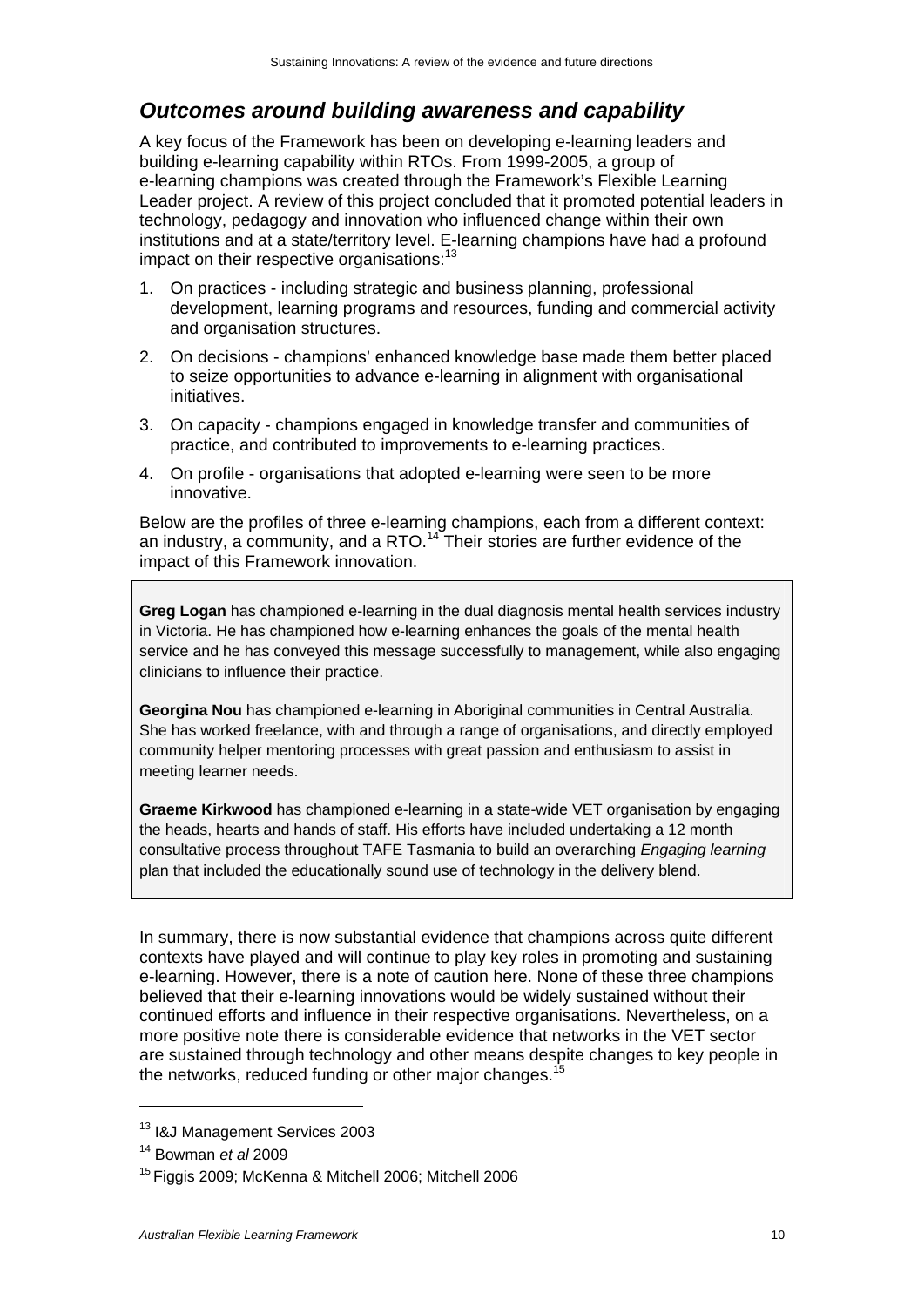From 2000-2007, building awareness and capability was also achieved through LearnScope. Reviews of LearnScope report that:

- More than two-thirds of organisations involved in LearnScope reached the enactment stage of putting e-learning into practice.
- It significantly facilitated organisations in building their e-learning knowledge and capabilities, while also promoting wider organisational change.
- Some 20% of organisations had moved to owning their e-learning and 15% to championing e-learning.16

Two examples of the effectiveness and facilitative role of LearnScope are provided below.<sup>17</sup> Each case illustrates how the initial funding from LearnScope assisted a teacher or a group of teachers in raising awareness about the potential applications of e-learning. In turn, this confidence inspired the application of e-learning solutions in promoting more flexibility around training, as well as in building a longer-term strategic advantage for the organisation by adopting e-learning solutions.

**Community Services and Health (CS&H) Gilles Plains Campus of TAFE SA** is a good example of the e-learning journey that continues today. It began to introduce e-learning alongside face-to-face delivery to achieve a blended learning approach in 2000. Judy Fawcett used the Framework's LearnScope project to skill herself and to train her colleagues. She was a participant twice and facilitated two teams of her peers to undertake projects. Results from LearnScope were promoted to management who built e-learning into strategy statements, and program and individual plans. Today CS&H Gilles Campus is explicit and strategic in its plans to introduce e-learning into many components of its courses.

**Northern Territory Police Fire and Emergency Services Training College** established a relationship with the Framework initially through LearnScope. The organisation was one of the original NT LearnScope team participants in 2000. Later it was one of the first RTOs in the NT to attempt building skills to contextualise Toolbox content. Between then and now, their training unit has evolved from using digital storytelling, blogs and wikis to having a fully integrated learning management system (LMS) and a team of staff dedicated to flexible learning. Currently, the flexible learning unit is working on the development of e-toolkits for using Point of View (POV) technology and e-portfolios for flexible assessment and skills recognition.

<sup>16</sup> I&J Management Services 2007

<sup>17</sup> Kearns & Bowman(2008-2011) 2007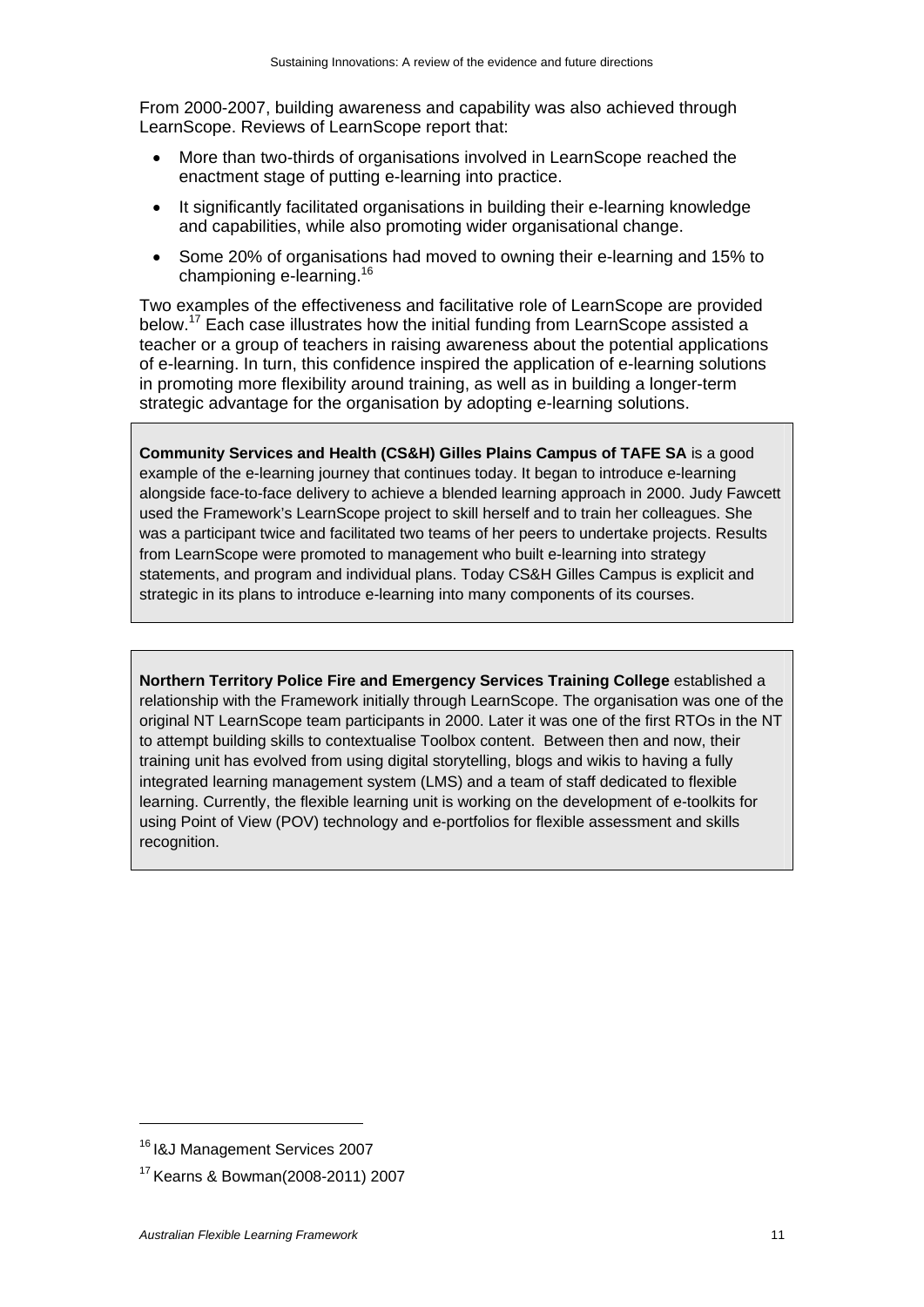#### *Outcomes around building networks*

Interviews and examination of the regular progress reports provided e-learning coordinators to the Framework were completed as part of the meta-analysis. They revealed that E-learning Coordinators funded by the Framework have, through their strong relationships over time:

- continued to assist organisations over a number of years as they have worked out how best to manage the various challenges in their roll-out of e-learning
- identified sources of funding and support for local organisations both within and outside the Framework
- provided skilling and support that have been central to promotion efforts around the sustainability of e-learning innovations.

These roles continue today. Below are recent examples (taken from E-learning Coordinators' reports) about how they have assisted organisations by providing advice, ideas around funding, and other support towards promoting more sustainable e-learning.

**Cleancare Victoria** contacted the Victorian E-learning Coordinator in mid 2009. The meetings discussed the potential opportunities for the development of e-learning resources, the viability of such training, copyright and accreditation issues. An e-learning initiative was finally framed during March 2010, and Cleancare secured training resources through its partner organisation in the United States.

**Queensland Education Centre** in 2008 sought information about introductory e-learning workshops and resources. The E-learning Coordinator provided information and resources, encouraged them to review the *Practical Guide to E-learning for Industry* resource, and Centre staff attended information sessions and workshops about E-learning Innovations funding. Despite being unsuccessful for Framework funding, the E-learning Coordinator invited the RTO to participate in a pilot E-Start up program specifically designed by the Queensland Framework team to target smaller private RTOs. This pilot opportunity has sustained their interest in opportunities around e-learning.

**The ACT Centre for Tourism and Hospitality** contacted the local Framework team to talk about applying for innovations funding. Their client, the Department of Defence and other businesses, wanted recognition of skills for their staff and an easy to use recognition tool. The Centre's teachers attended workshops offered by the Framework, and with additional mentoring were successful in applying for E-learning Innovations funding. Project outcomes have included a learning object containing the RPL tool, while the E-learning Coordinator and the Toolbox Champion have investigated how to customise and use the tool for other RTOs and VET practitioners.

**The Canberra College Cares (CCCares) in partnership with ACT Health** provides an education and support program for young people, and pregnant and parenting students. Unfortunately, they were unsuccessful with their application for E-learning Innovations funding. However, the ACT FLAG representative and the Innovations Coordinator provided advice and mentoring so that CCCares were better equipped to apply for funding. In the end they won a Schools First National Impact Award, receiving a grant of \$750,000. In moving forward, their relationship with the Framework has continued and convinced them of the need for an e-learning platform, and continued development of e-learning is a key priority that they are working to achieve.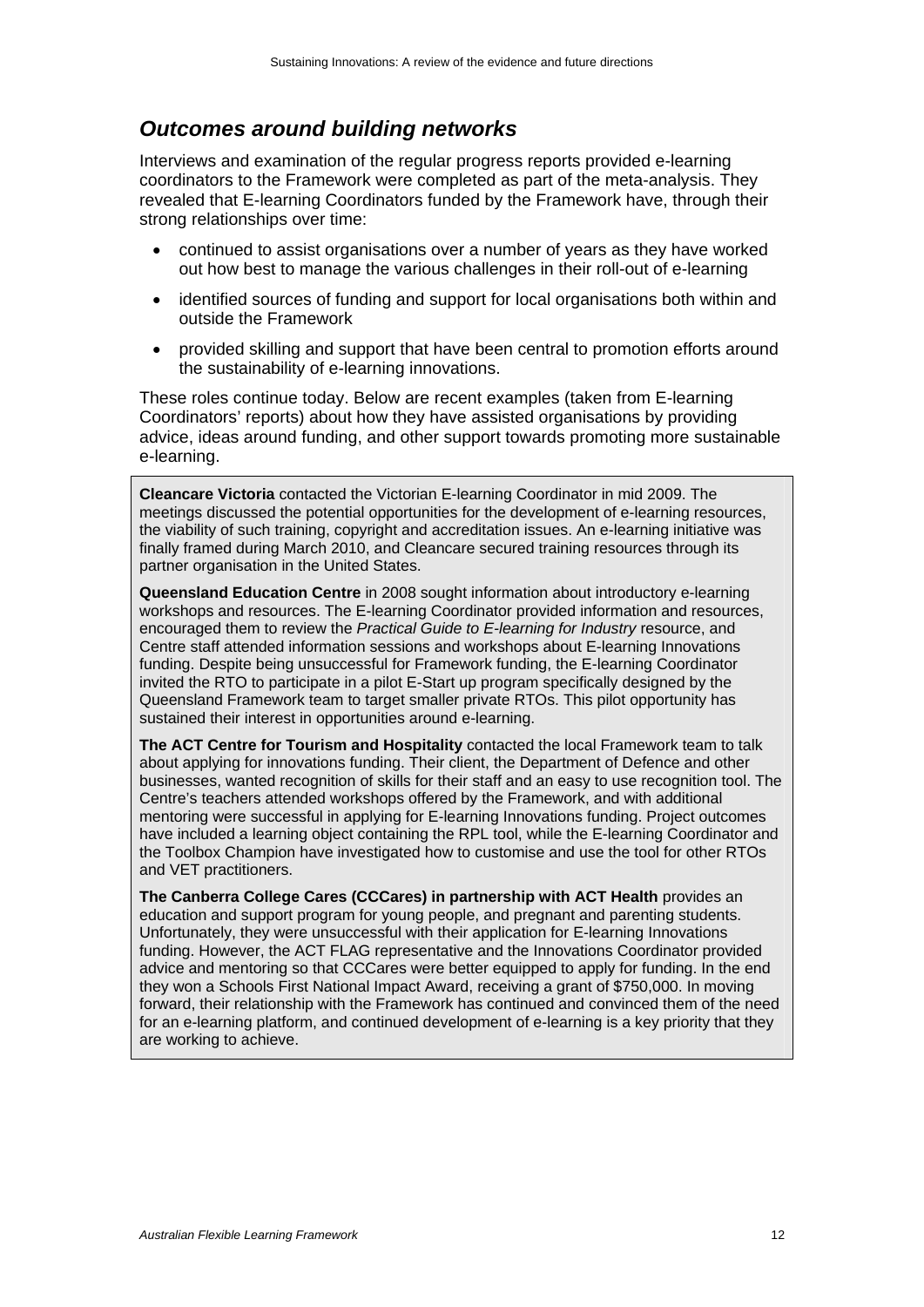#### *Outcomes through the provision of e-learning resources*

Our interviews for this meta-analysis with Framework representatives, in addition to the examination of prior reviews and web searches, revealed that Toolboxes developed by Framework funding have:

- been used effectively as a first step in many organisations around building an initial awareness and understanding of the potential benefits of e-learning
- provided a quality product that is seen to be tried and tested and so reducing unexpected technical problems
- facilitated change in how organisations have thought about how, when and where they train their employees.

In addition, a 2007 evaluation on the impact of Toolboxes found:

- There was a general consensus among participants that Toolboxes contributed to the uptake of e-learning at their institution.
- The Toolbox Champion service was highly valued by teachers.
- Industry acceptance of Toolboxes was solid. However, the Toolboxes were seen to date quickly. Teachers also wanted smaller disaggregated forms of content and interactivity.
- There is a strong desire to customise materials, but there is a lack of existing skills in organisations to support doing this.<sup>18</sup>

Below are two examples of how Toolboxes have initiated developments towards achieving more sustainable outcomes around e-learning. There are many other examples in Framework reports about how the network of state Toolbox Champions over time have worked with E-learning Coordinators to compile, market and to deliver diverse training programs that supported the take-up of Toolboxes.

**Federal Group Tasmania** worked with Drysdale Institute in the customisation of the Hospitality and Tourism (Management) Toolbox. The Toolbox acted as a change agent for the Federal Group businesses through promoting debate around learning methodologies in the business, its education and communication strategies, and the best way forward around the implementation of its product and support systems. Today training is delivered online through WebCT and integrated with workplace activities and assessment, providing a more blended learning model than in the past.

**Royal Perth Hospital** used a customised Frontline Management Toolbox to help their managers and supervisors to better manage health and safety issues in the workplace. The Toolbox project prepared employees for more e-learning in the future. Towards sustaining e-learning, the hospital developed a flexible learning space on its server and a centralised e-depository for standards, forms and regulations.

<sup>&</sup>lt;sup>18</sup> Edith Cowan University 2007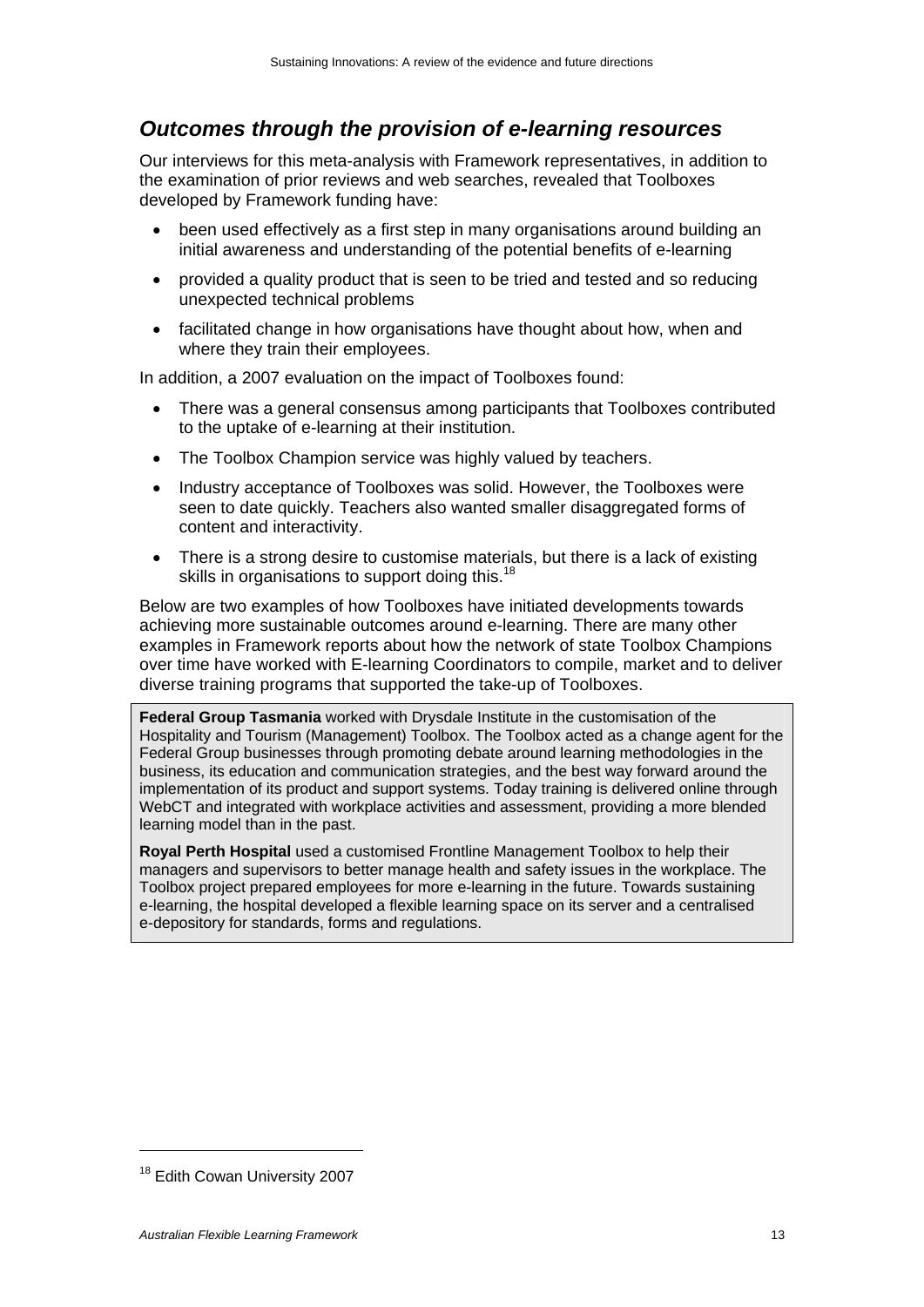#### *Outcomes around building community engagement*

The Framework's Community Engagement Project from 2005-2007 integrated e-learning in existing community based and regional development initiatives. In particular, a stated goal was to achieve sustainable e-learning in the funded communities beyond the initial pilots (see *Sustaining e-learning innovations: Metaanalysis* for more details). Outcomes from the pilots revealed that:

- Eighty community leaders, teachers and tutors were trained to facilitate e-learning programs for individual learners, in many instances using infrastructure that was built as part of the project.
- Over 1,000 individuals who had previously missed out or avoided education took up e-learning.
- More than 100 organisations worked within 14 creative community partnerships to promote and build e-learning strands into their local or regional development initiatives.<sup>19</sup>

Significantly, organisations that completed the pilots continued on their e-learning journey, while there was evidence around the emergence of best practice models for sustaining e-learning.<sup>20</sup> Our meta-analysis followed up a number of these projects. A number of Community Engagement projects have progressed further with their e-learning activities, either through further Framework funding or other sourced funding.

A case example below is of a community that went from not having any e-learning capability, to winning a national award around its use of e-learning.

**The Alexandria Community Adult Learning Centre** case highlights a remarkable set of outcomes in a two year e-learning journey. In the Framework funding period to December 2006, the Centre built an e-learning platform for the region that was accessed by upwards of 100 people. In addition, it trained staff and volunteers in e-learning facilitation and boosted community awareness that e-learning was an option. Post Framework funding and to August 2007:

- the local IT person became a LearnScope leader contributing further to local e-learning capability
- the Centre won a Community ICT National Award for best innovative use of open source software in non profit settings (in May 2007)
- a partnership was developed further with TAFE SA to offer accredited child care, aged care and teaching and assessment course
- local organisations including the hospital contacted the centre for assistance with e-learning for their workforces.

From late 2007 to the present, other initiatives also developed included a tool for identifying existing skills, learner circles to aid peer learning and additional e-learning options.

<sup>19</sup> Bowman 2007

 $20$  Bowman 2007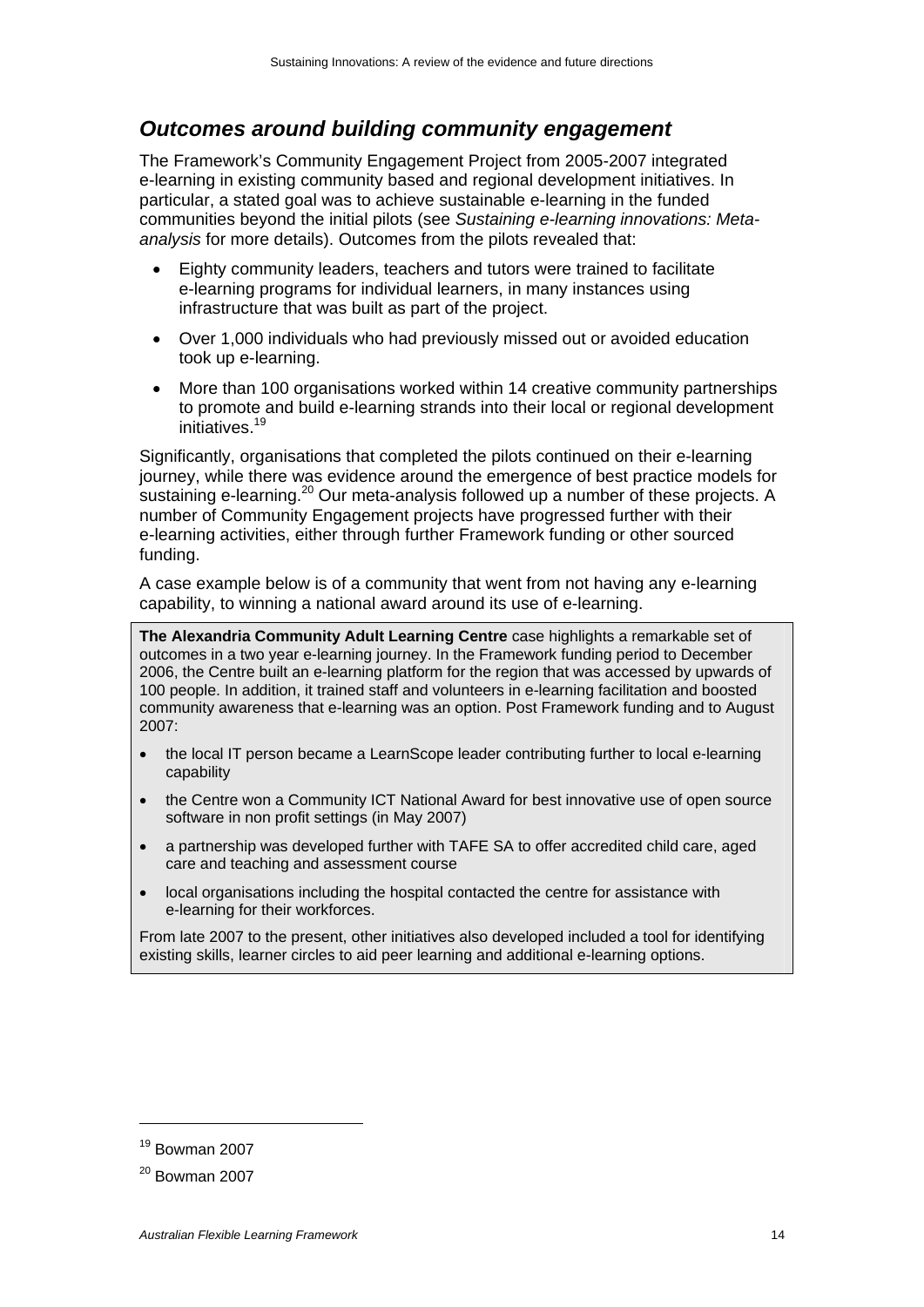However, in terms of lessons learned, this 2007 review of these community projects identified the need for better project models for the community sector:

*"An improved project model would incorporate a multi-phase feature and a better performance evaluation feature. A successful milestone funding approach would help selected communities move through preparedness building, implementation, and embedding phases. Time constraints were the biggest challenge reported to the Review. Everyone involved reported having been on an e-learning journey at a very brisk, if not full gallop, pace. An up to three year milestone funding model, depending on the starting points of the communities, is suggested. This is in line with research that suggests embedding innovative practices takes time."*<sup>21</sup>

Other key lessons were that to achieve sustainability a greater focus is required upon the use of a working model, e-champions identified by the community, and more investment in their professional development. The 2005 Framework funded Indigenous Engagement project below has been sustained by adopting a number of these lessons.

**NSW North Coast Institute TAFE partnership with North Coast Computer Project** (NCCP) aimed to encourage ATSI (Aboriginal and Torres Strait Islander) people to pick up basic computing skills and to become more involved in further studies. By late 2005 the project had seen computer ownership increase from below 5% to over 60% in local Indigenous communities. The project has since been built on and rolled out to other Indigenous communities in the North Coast. In May 2007 the NCCP was awarded the Community ICT (Information and Communication Technologies) Innovator of the Year Award sponsored by Microsoft and Cisco.

### *Outcomes around building industry relationships*

The Framework has focused upon building industry capability in the use of e-learning (see *Sustaining e-learning innovations: Meta-analysis* for more details). Between 2005 and 2007, the Framework funded and supported projects led by businesses that teamed up with RTOs to facilitate their e-learning initiatives. Organisational e-learning examples and a practical guide to e-learning for industry were developed and showcased to help other organisations embark on e-learning.<sup> $22$ </sup> The metaanalysis revealed that:

- Key drivers in businesses for developing e-learning solutions were needs around meeting legislative requirements in changing occupational health and safety procedures, to induct new staff and to train staff located across multiple workplace sites.
- Overall, the e-learning resources and case studies produced have proven to be widely applicable elsewhere, and some organisations did diffuse the learning and resources to other organisations in their industry.<sup>23</sup>.

In 2008, the Framework embraced a new industry sector wide model with workforce planning as the primary focus and stimulus funding for multi-year plans, through Industry Integration of E-learning funding and support. These plans have centred on embedding e-learning with the purpose of improving productivity. RTOs are involved as partners.

<sup>&</sup>lt;sup>21</sup> *Ibid* p 5<br><sup>22</sup> Australian Flexible Learning Framework 2007b

<sup>&</sup>lt;sup>23</sup> Industry e-learning demonstration projects summary sheet retrieved April 2010 from http://industry.flexiblelearning.net.au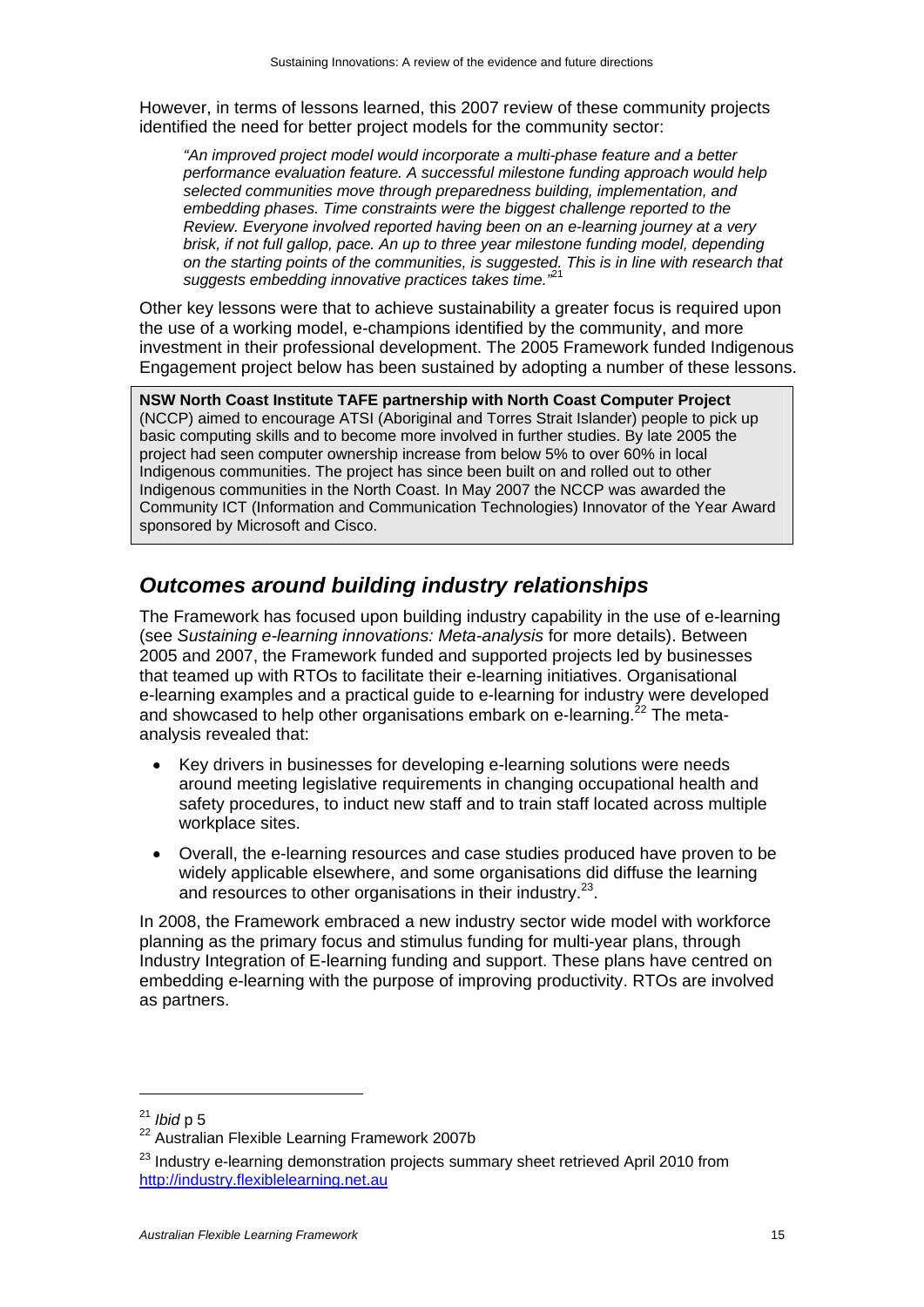Evidence gained for the meta-analysis demonstrated that:

- Such collaborative partnerships with milestone funding arrangements have achieved some change at an industry level, not just for individual organisations.
- Numbers of employers involved with e-learning have grown substantially in some industries.<sup>24</sup>

Other business-RTO partnerships were developed through the Framework's 2008- 2011 E-learning Innovations projects. Here sustainability is a prominent goal. It appears that the application of annual merit based funding for these e-learning projects that built on existing projects is assisting embedding. A published review of these projects found that: $25$ 

- RTOs reported major improvements in having more reliable platforms, tools and processes; around promoting their e-learning capability externally; and in identifying new opportunities for e-learning.
- Business partners reported major gains in more resourcing of their e-mentors/ champions; in investigating alternative sources of funding; in being better able to audit the need and demand for more e-learning; and around integrating e-learning into the longer-term plans for their businesses.

#### *Key messages*

The meta-analysis examined prior evaluations of various Framework initiatives, as well as reports and databases, and also completed interviews with Framework staff. This analysis confirmed that:

- The Framework has worked to a developed strategy revised every three years to leverage the achievements of the prior strategy.
- Hundreds of organisations from all jurisdictions have received seed funding including all types of training providers, businesses and communities.
- Some organisations were funded several times by the Framework. Large public training organisations were the most frequently funded.
- New funding initiatives seem to be effective around promoting sustainability through the application of annual merit based funding that build more on existing projects.
- Toolboxes have provided a first step for many organisations and industries to build their understanding of the potential benefits of e-learning.
- Champions have had major impacts on the embedding and sustaining of e-learning innovations in their respective organisations.
- LearnScope projects were instrumental in building e-learning knowledge and capabilities among staff in many VET organisations.
- Over time E-learning Coordinators have through their relationships with organisations and their champions facilitated the embedding and in some cases the sustaining of e-learning innovations.

<sup>&</sup>lt;sup>24</sup> FLAG 2009: 2010

<sup>25</sup> Smith 2009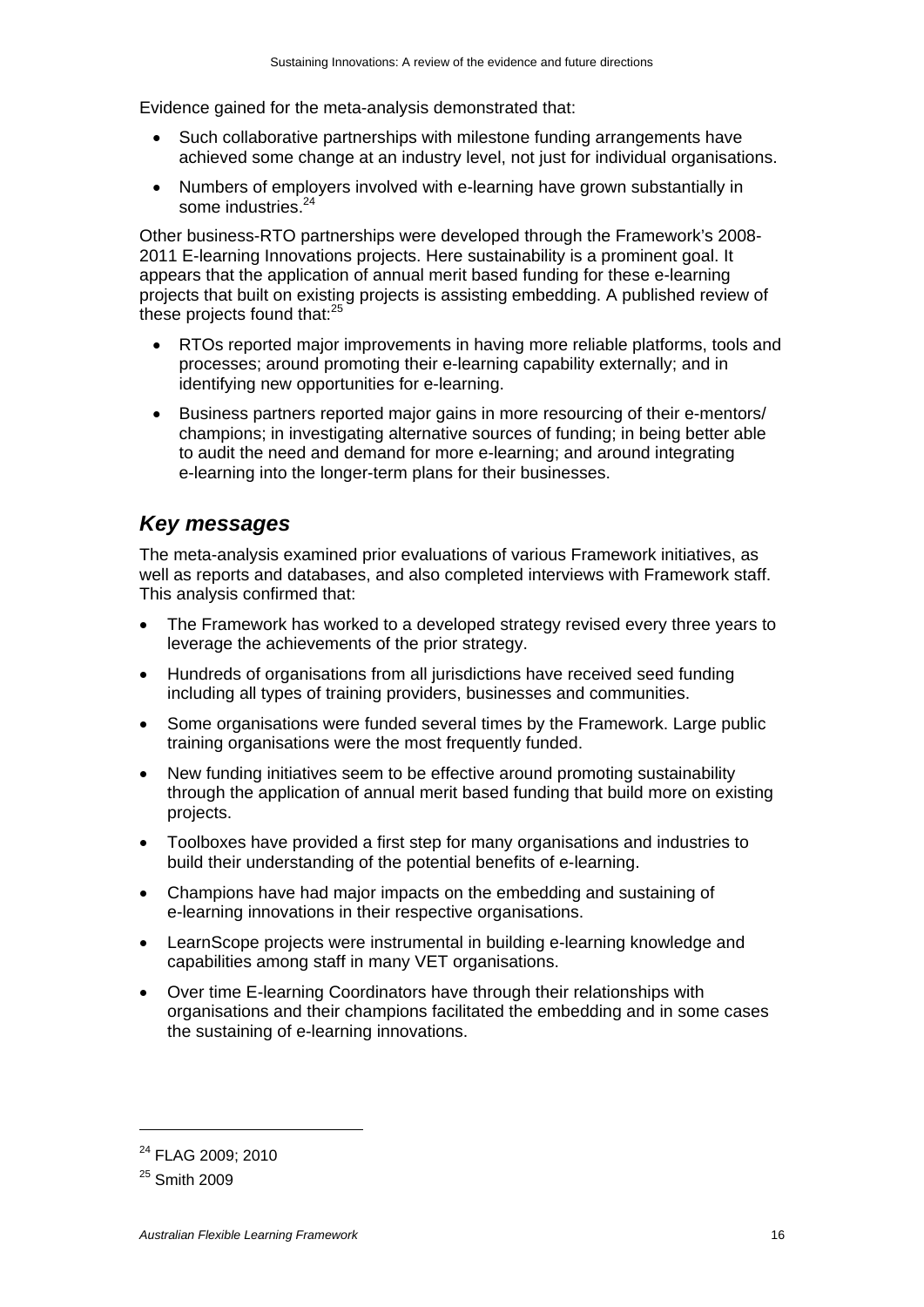## **Seven drivers for sustaining e-learning**

Following a rigorous selection process, 10 organisations were identified that differed in size, industry and location (see *Sustaining e-learning innovations: Meta-analysis)*. *Sustaining e-learning innovations: Vignettes* provides the full case study for each organisation, with each case organised around the findings from the application of the seven factor diagnostic tool.

Table 2 presents the 10 organisations, their reported levels of e-maturity, and the year that they commenced e-learning. Significantly, as the table reveals, there does not appear to be a strong relationship between the level of e-maturity and the number of years since the organisation commenced e-learning. Alternatively as e-maturity is a continuum, there could be a connection between time and level of e-maturity, but some organisations have actually stagnated or regressed in their journey. In fact, at least one organisation (ie Tasmanian Polytechnic) does report experiencing some periods of stagnation due to the disruptions of large-scale organisational change.

| Organisation                                  | <b>Organisation type</b>        | <b>Current level of</b><br>e-maturity | Commenced<br>e-learning |
|-----------------------------------------------|---------------------------------|---------------------------------------|-------------------------|
| GippsTAFE, VIC                                | <b>Public RTO</b>               | Innovator                             | 1998                    |
| Queensland Ambulance Service,<br>QLD          | <b>Enterprise RTO</b>           | Embedded                              | 2004                    |
| Tabor Adelaide, SA                            | Private RTO                     | Embedded                              | 2006                    |
| North Coast Institute of TAFE, NSW            | Public RTO                      | Established                           | 2006                    |
| Challenger Institute of technology,<br>WA.    | Public RTO                      | Established                           | 1999                    |
| Tasmanian Polytechnic                         | <b>Public RTO</b>               | Developing                            | 1999                    |
| The Federal Group, TAS                        | Enterprise<br>with RTO partner  | Developing                            | 2007                    |
| SunWater, QLD                                 | Enterprise<br>with RTO partner  | Developing                            | 2005                    |
| Byron Region Community College,<br><b>NSW</b> | ACE provider<br>with RTO status | Sporadic<br>(for sustainability)      | 2007                    |
| Filterfab, SA                                 | Enterprise<br>with RTO partner  | Sporadic<br>(for safety)              | 2005                    |

|  | Table 2: 10 organisations current e-maturity compared with commencement year |
|--|------------------------------------------------------------------------------|
|--|------------------------------------------------------------------------------|

Table 3 overleaf provides an overall summary of the most important factors that impacted positively and negatively upon the organisation's sustainable use of e-learning. While acknowledging that all seven factors need to be present to sustain and embed e-learning, the interviews and the existing case materials highlighted for each case that some factors were more significant than others. In summary:

- RTOs tend to identify as the critical drivers in sustaining e-learning their senior leadership support, their organisational strategy often together with a dedicated e-learning strategy with specific objectives and performance indicators, and the significant momentum gained once the business case is well-established through benefits to learners, staff and industry partners.
- Businesses identify the business case as the key driver, especially around cost savings.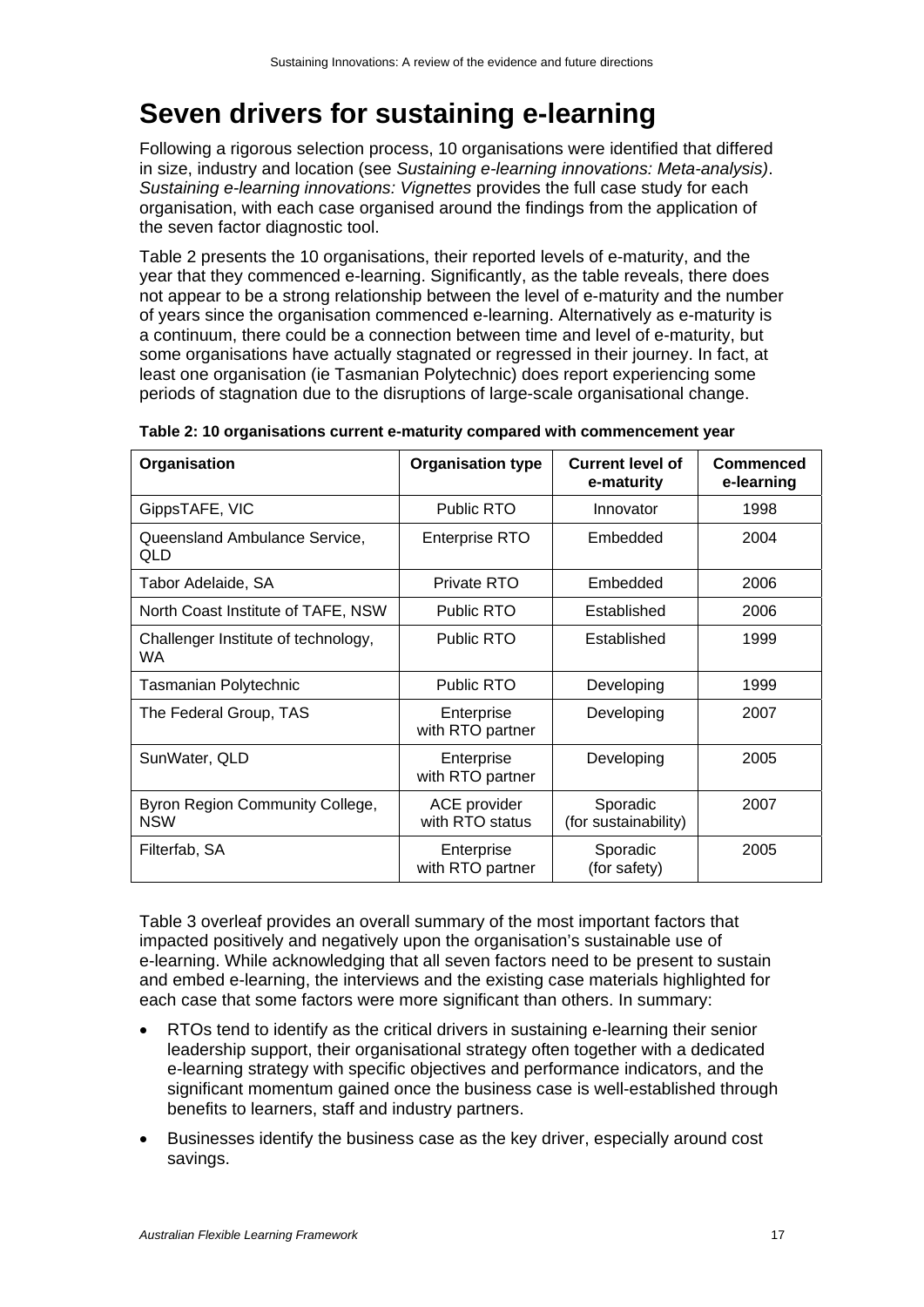Major barriers for both types of organisations were the lack of a strategic plan, a lack of funding and a lack of access to IT expertise or support to sustain the progress being made around e-learning initiatives.

| Organisation                                    | <b>Drivers</b>                                                                | <b>Restraining factors</b>                                                                |
|-------------------------------------------------|-------------------------------------------------------------------------------|-------------------------------------------------------------------------------------------|
| GippsTAFE                                       | Senior leadership and<br>continuing central support<br>agency                 | Maintaining required skills mix in<br>central agency                                      |
| Queensland<br><b>Ambulance Service</b>          | Continual championing of<br>e-learning                                        | Cut backs in central technology<br>support as austerity measure                           |
| Tabor Adelaide                                  | Senior leadership making a<br>budget available                                | Funds to do all that could be<br>done                                                     |
| <b>North Coast Institute</b><br>of TAFE         | Strategy for more flexible<br>learning with allocated funding                 | Funding and reluctance among<br>some teachers                                             |
| Challenger Institute<br>of Technology           | Strategy that got people<br>involved backed by e-mentors                      | Challenges around keeping up<br>with the new technologies                                 |
| Tasmanian<br>Polytechnic                        | Dispersed existing and high<br>e-capability in business units                 | No organisation wide e-learning<br>goals/strategy                                         |
| The Federal Group                               | Senior leadership support and<br>funding                                      | No fully developed e-learning<br>strategy                                                 |
| SunWater                                        | Business case with supportive<br>leadership                                   | Access to technology and<br>e-learning resources                                          |
| <b>Byron Region</b><br><b>Community College</b> | Local leaders pursuing<br>sustainability goals                                | Funds for ongoing professional<br>development and embedding of<br>new e-learning projects |
| Filterfab                                       | Business case, senior<br>leadership support and positive<br>customer feedback | Limited ICT experience                                                                    |

**Table 3: Drivers and restraining factors in sustaining e-learning** 

#### *Strategy*

Being strategic and adopting a longer term view around e-learning are key messages to emerge from those organisations that are more Innovative or more Established Users of e-learning. Their focus upon being strategic about the use of new technologies emerged both in the larger organisational strategy, and also often in a separate e-learning strategy.

The cases reveal (see *Sustaining e-learning innovations: Vignettes*) that a key strategic goal among the more advanced users of e-learning is the ambition to improve upon the student and employer experience in how training is being delivered. For instance, North Coast TAFE aims to provide an innovative and seamless approach to e-learning, teaching and assessment. It wants to provide its staff with the tools, technologies and support that encourages them to provide work based and flexible delivery options that better suit the needs of learners and employers. Challenger Institute of Technology has a strategic focus upon working with industry and the wider community to provide a wider range of delivery options for workforce skills development and community capacity building. Its Industry Training Centres are aligned with these goals through offering a large range of accredited industry-approved courses specifically tailored to individual business enterprises.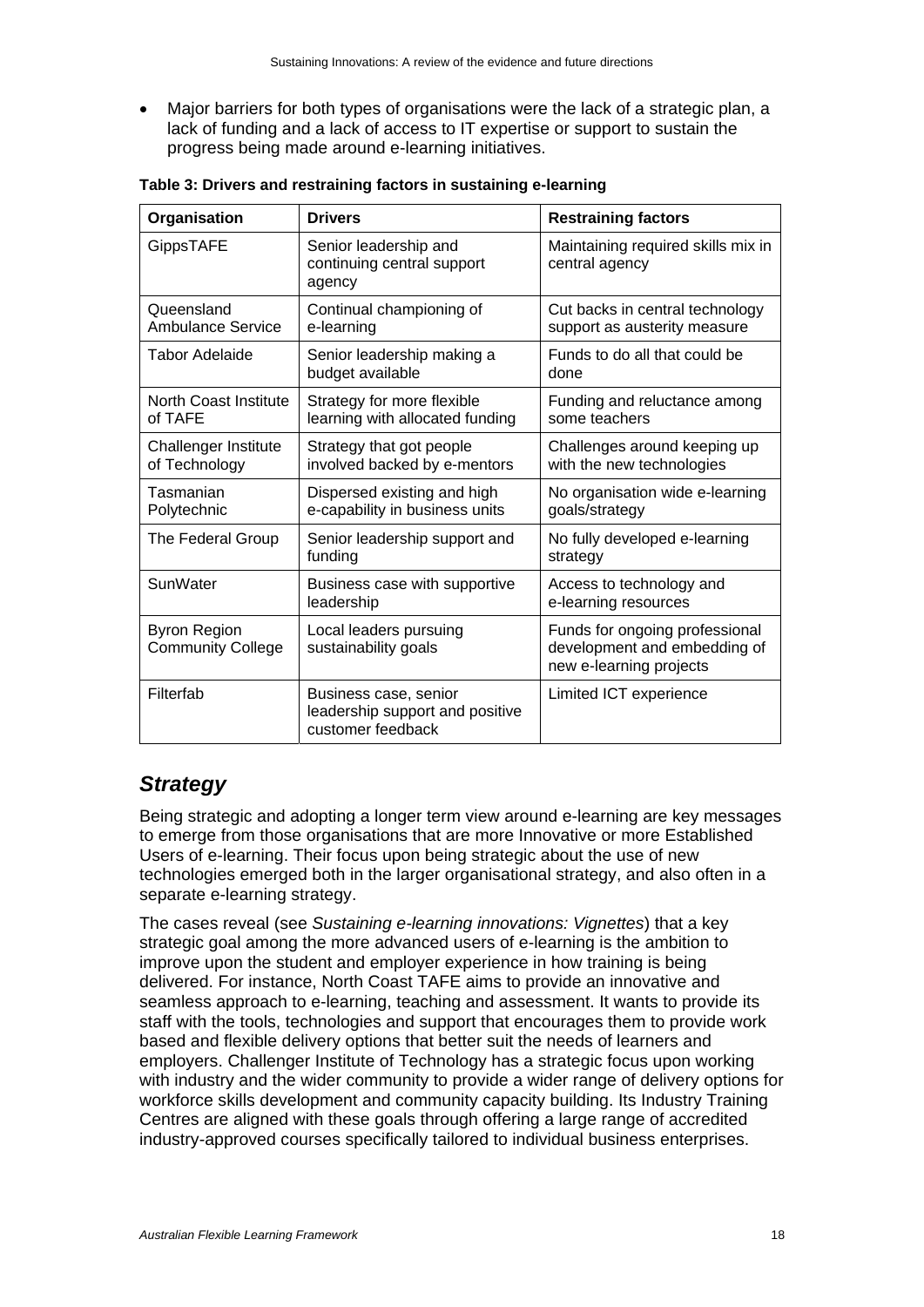A specific stand-alone e-learning strategy with its associated goals and performance indicators is also a feature of the more Established and Innovative Users of e-learning. At GippsTAFE, there is a well-known and adaptive learning strategy where e-learning is a major component in its current and future operational plans. Short and longer-term goals, and measurable e-learning targets, are regularly monitored. *Collaboration Online* at the Queensland Ambulance Service is an organisation-wide e-learning strategy that it has progressively developed with the growth in its e-learning capabilities. Again it drives sustainability through stating stretch goals and measurable targets that are frequently monitored. North Coast TAFE believes that the recently introduced e-learning strategy with its associated objectives, performance indicators and commitments in funding will be a major driver for what they expect to be a period of accelerated growth in their e-learning innovations.

Tabor Adelaide is another good example of the impetus provided by an effective e-learning strategy. The College has risen to the Embedded User category in e-maturity despite having only adopted e-learning since 2006. The College developed an e-learning strategy and implementation plan in 2008, and today the strategy provides a framework for the development of its online and virtual learning capacity, and the evolution of an environment and culture that supports continuous quality improvement in e-learning.

However, these organisations are the exception rather than the rule among the case studies (refer Table 3). Tasmanian Polytechnic and The Federal Group confirmed that the lack of an e-learning strategy had held back their embedding and sustaining of e-learning.

SunWater expressed some concerns that they may be stagnating. Furthermore, as shown in the Framework's 2010 E-learning Benchmarking Survey findings, 55% of RTOs still do not address e-learning in their business strategy (ie 65% small, 53% medium), and 39% have no e-learning strategy.<sup>26</sup>

#### *Senior leadership*

Leadership support from the top is critical for sustaining e-learning innovations. What is apparent from the cases is that leaders are showing their support in many different ways, depending of what is required in a particular situation. For instance, at GippsTAFE senior leaders supported the establishment of the Innovation Department that currently plays a major role in driving the organisation to achieve its stated ambition to the best flexible delivery institute in Australian. Day to day leaders support strategic and innovative partnerships to further test and build upon this proven organisational capability.

Likewise, the leadership team at Queensland Ambulance Service supported the large investment required to introduce and to sustain its e-learning strategy and its associated funding, despite cut-backs in funding to the larger department. Challenger Institute of Technology supports its Systems Steering Committee that operates as an off-shoot of the executive team to explore quality and flexible training solutions. E-learning champions are also members of the Institute executive. The leaders at North Coast Institute of TAFE have supported the recent development and pushed for the acceptance of the e-learning strategy. Also their support is confirmed almost daily through how they talk publically about the merits of sustaining e-learning.

In summary, senior leadership support emerges as a consistent factor behind efforts to sustain e-learning. This finding is not surprising given that the role of senior

<sup>&</sup>lt;sup>26</sup> I & J Management Services 2010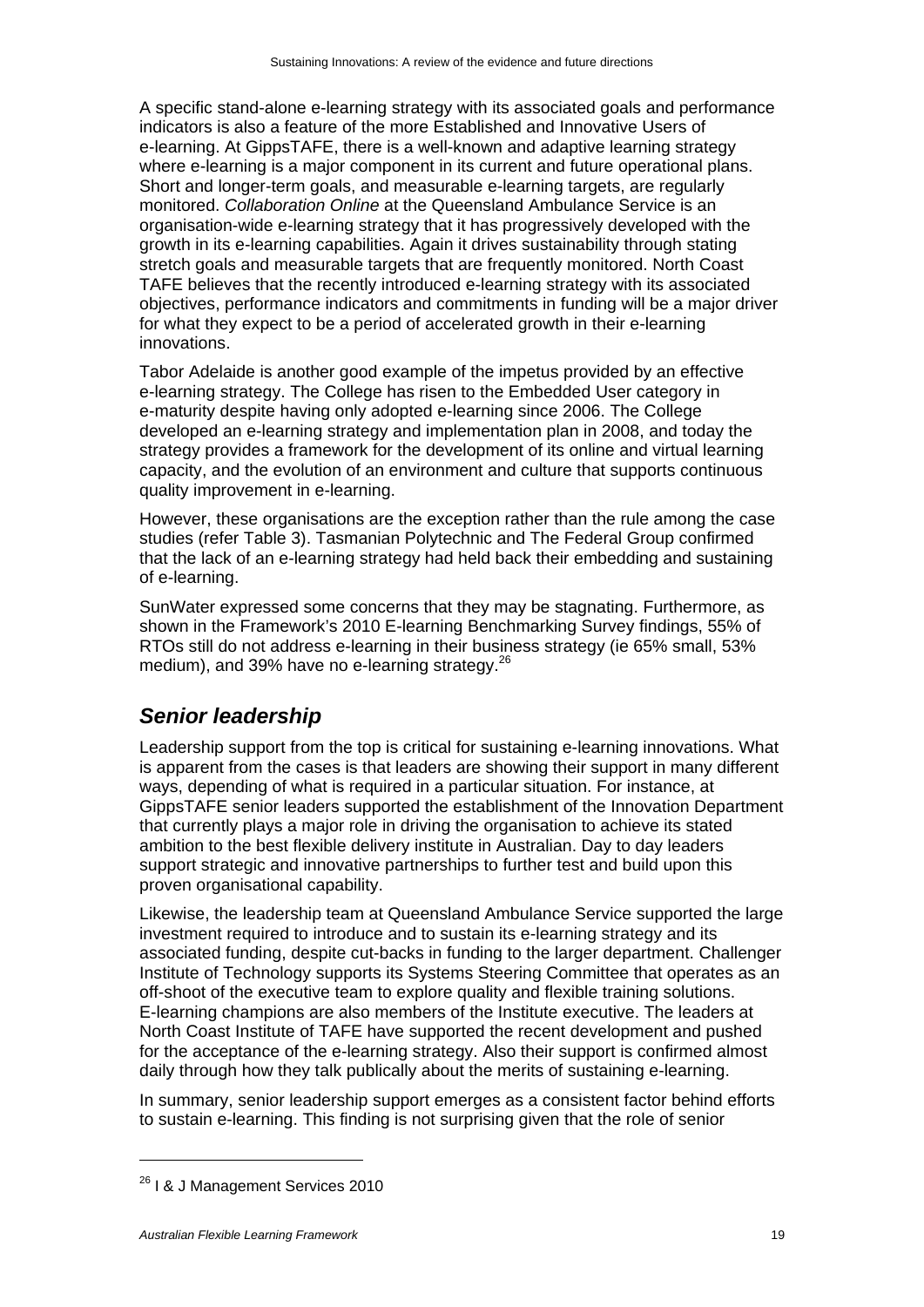leaders is to make the key decisions around organisational strategy, and major funding programs and appropriate people and organisational structures to deliver on those strategic objectives. Their impact in driving and sustaining e-leaning is also apparent in smaller organisations. The Director of Byron Region Community College worked closely with Byron Shire Council to initiate the sustainable community e-learning project. Today this senior management support continues to drive innovative e-learning for sustainable community development. Tabor Adelaide leaders, despite its smaller size, agreed to commit funds to create a full time role dedicated to strategically growing and developing their e-learning capacity.

#### *Business case*

A core message, possibly to be expected, is that the business case emerged as a key driver to initiating and for sustaining e-learning in the for-profit businesses, especially around cost savings. For SunWater, a primary motivator is the business case for the use e-learning to reduce the high costs of transporting learners from all over Queensland and interstate to a classroom setting. The productivity losses from this travel, along with the inevitable delays in training new employees, needed to be addressed. For Filterfab, the business case is about added value to its clients through online courses about safety that its clients in the laundry industry could not afford to provide.

Like SunWater, Federal Group's decision to continue to move towards embedding and sustaining is driven by the numerous cost efficiencies offered by online learning compared with traditional training methods. At the Federal Group, e-learning assists in managing complex issues around staff induction and training in often remote and regional locations, and across a diversified business. The power of the business case is demonstrated in its recent e-orientation project funded by the Framework. This project has provided a user-friendly portal that assists the induction of new staff irrespective of location. It is resolving problems around the previous variety of on-boarding practices across the Federal Group, and this online-learning initiative is helping Federal Group as a business deliver a more consistent, higher quality orientation experience for all new employees.

What emerged from the 10 cases is that the business case is typically around training required to meet needs around compliance. Businesses like those above need to manage corporate risks or they are punished by their shareholders. Federal Group and SunWater need to be assured that risk in their business is being managed well through the provision of foundation OH&S training for new employees that is consistent with legislative requirements and enterprise standards. E-learning solutions are providing a cost-effective provision of this required training. Indeed, many of the online innovations being developed by GippsTAFE allow its numerous industry partners in Australia to meet compliance requirements for staff in health, insurance, community services, and the energy and electrical sectors.

For the large training providers such as NSW North Coast Institute of TAFE, and Challenger Institute of Technology at Western Australia, c*entral to their business cases is the regional nature of their campuses, and savings in staff and learner time and greater cost effectiveness.* Both organisations also want to increase the confidence of their teachers around new forms of delivery and assessment, including the provision of work-based solutions to employers around more flexibility.

In summary, once the business case is established, as the case studies reveal it is a key factor in sustaining the focus upon e-learning. In particular, e-learning is helping businesses to deliver required induction, OH&S and other programs in a more consistent and cost effective way. Indeed, a large number of Framework funded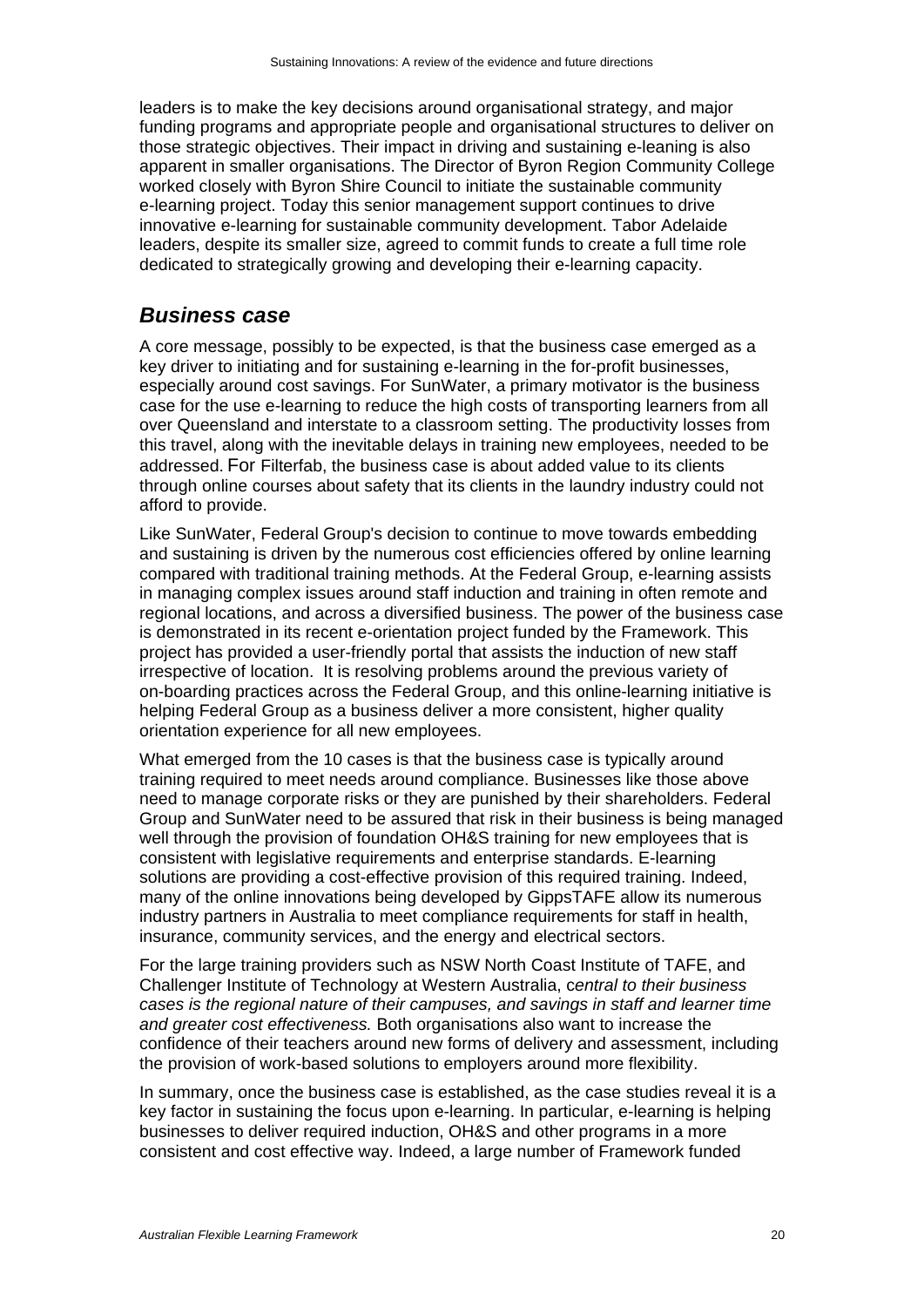projects have supported such initiatives around meeting such compliance requirements or in supporting training providers to design these e-learning solutions.

#### *Resourcing*

If organisations are to thrive and survive, they need to provide 'safe spaces' for staff to innovate. Such spaces include the funds, time and access to expertise to experiment. In many of the 10 cases, Framework funds and internal resourcing provided staff in these organisations such safe places and more latitude to be creative and innovative. In fact, they reported that when compared to using often tightly monitored internal funds, outside funding permitted more risk taking and more support from within the organisation for trialling cutting edge technologies. In the Federal Group, three major projects that introduced innovative solutions to staff orientation would not have occurred without the seed funding from the Framework. At Tabor Adelaide, the Framework LearnScope and E-learning Innovations funding provided the stimulus that got this organisation started on its e-learning journey, allowing staff the funds and time to try something that was different. Today resourcing for e-learning comes from the organisation's own budget. Senior management has realised the potential benefits of e-learning to its students and to growing the organisation's business and identified funds from Tabor's budget to improve teaching and learning through e-learning.

For others such as Challenger Institute of Technology, Framework funding allowed staff to live the organisation's values about being more innovative. Challenger has received funds from the Framework over several years. Funding has included numerous LearnScope projects as well as other structure funding for learning demonstration projects, inclusive e-learning funding, community partnerships, and for the Empowering Learners program. However, over at least a decade e-learning has been funded also by the Institute budget especially around supporting professional development and some fee for service funding. It is believed that e-learning innovations will continue to be introduced at the Institute if there is reduced Framework funding in the future.

For Tasmanian Polytechnic, the Framework funds allow staff to sustain their commitment to innovative training solutions, a commitment that is coming under challenge as the Polytechnic manages through its complex and demanding change process. Queensland Ambulance Service is working hard to maintain its technology requirements and to ensure the best uses of e-learning continue, despite recent funding restrictions imposed by the Queensland Government. Also links that the Framework provides with other professionals and to professional development opportunities are central in stopping the degradation of e-learning capabilities and culture in these organisations that are under threat.

Framework funding has supported innovation and sustained staff in contexts where funding has been reduced (eg Queensland Ambulance Service) or where good progress to date around e-learning has been pushed back as a priority (eg Tasmanian Polytechnic). Framework funding is helping these organisations to sustain their progress around e-learning despite reduced funding or major change.

As organisations grow in their e-learning maturity, their reliance on Framework funding is reported to be less critical for sustaining e-learning. This again is a fairly consistent finding across the cases. For example, at GippsTAFE now classified as an Innovator in its levels of e-maturity, over time it has been able to source funding more from fee for service activities each year. Such funding is now the major source for its Innovation Department. Framework funding and support is more targeted in enabling increased mentoring in pockets of the organisation where e-learning expertise remains limited, and in accessing Framework supported networks to keep up-to-date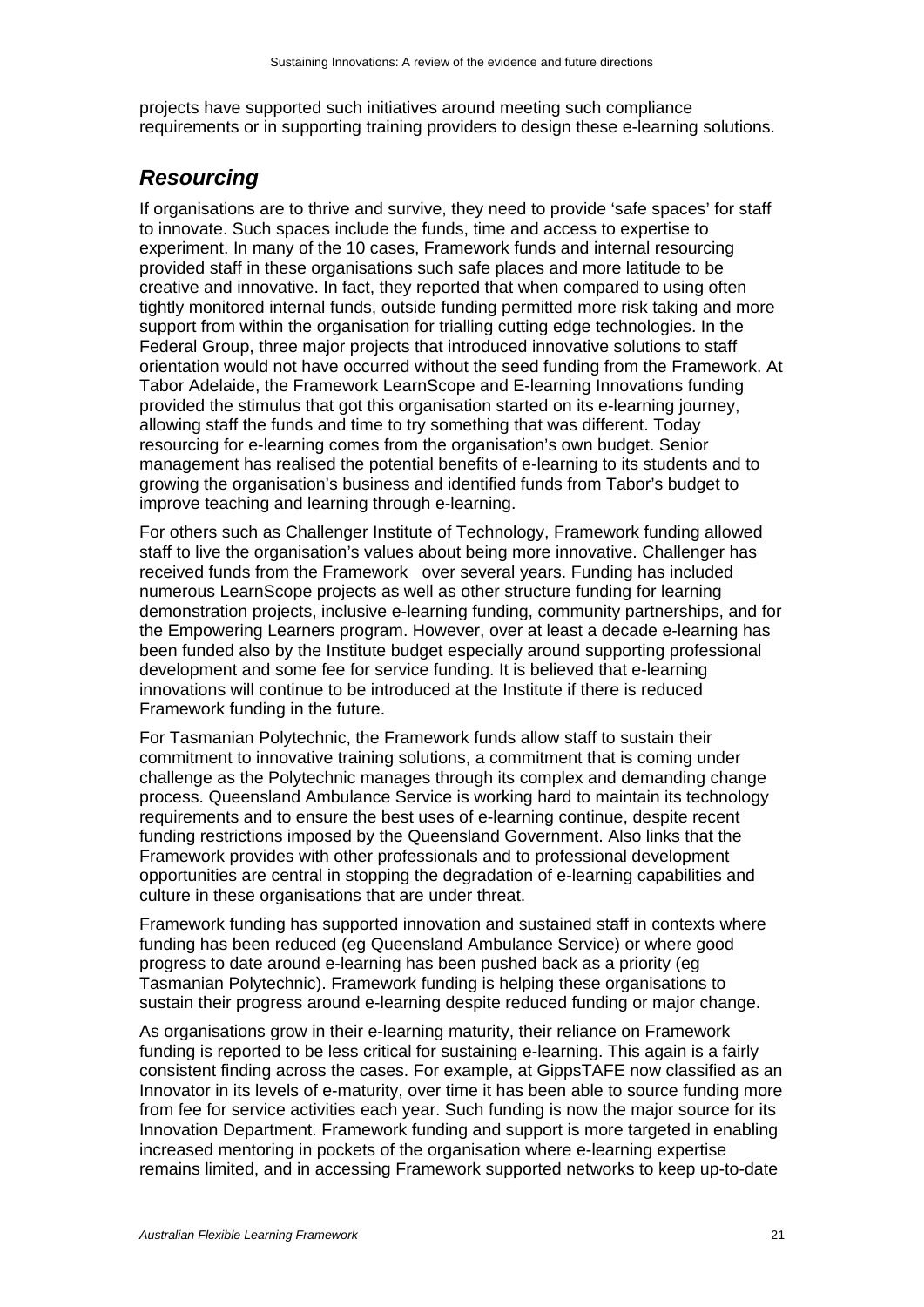with e-learning information and trends. Overall GippsTAFE could sustain its e-learning through its fee for service e-learning. However, the networks that the Framework has enabled at GippsTAFE are highly valued, as well as access to valuable forums and benchmarking that give GippsTAFE an understanding of the big picture trends in e-learning.

Possibly a number of organisations have been too reliant on Framework funding to support their e-learning journey. In the worst cases, this over-reliance on Framework funds and support has promoted short-term and often very narrowly focused on specific projects or initiatives. In short, some organisations have accessed Framework funds with little proof that they are adopting a more strategic and longer term position around e-learning. Further, the strategic aims being pursued by the Framework (eg community partnerships), might not be aligned at all to the strategic goals of the organisation. Some organisations are more motivated about accessing funding per se than accessing funding that might support its current strategic goals.

Tabor Adelaide in Adelaide demonstrates the value of showing a commitment to advancing e-learning by accessing internal funding rather than relying on Framework funds. Tabor Adelaide is a rapid Embedder in terms of e-maturity. Funding for e-learning comes from the organisation's budget as senior management has fully accepted the potential benefits of e-learning to its learners and to growing the organisation's business. Tabor is able to sustain e-learning without any outside funding, and significantly as a result, this position means that it has essentially safeguarded the organisation against the risks of any degradation to its progress around e-learning by relying on external funding. In short, while it is acknowledged that the Framework LearnScope and E-learning Innovations funding, for instance, greatly assisted the organisation at the beginning of their journey, it has not applied for additional funds in recent times.

#### *Champions*

Framework projects have grow internal champions who were vital in raising the levels of awareness about e-learning, and in supporting VET practitioners as they grew in confidence about the applications for new technologies (see *Sustaining e-learning innovations: Meta-analysis*). The cases confirm this assertion. A core group of GippsTAFE staff were involved initially in the Framework Flexible Learning Leaders project including at least one at senior level who championed e-learning. The Queensland Ambulance Service Flexible Learning Leader established an e-learning Leaders Group with membership across regions in the state, as well as a multimedia group to aid the growth in e-learning awareness. Today these regional offices continue to each have a person responsible for e-learning.

Tabor Adelaide used a Framework funded LearnScope project to provide professional development to a group of lecturers whose successful use of e-learning was building awareness. Such professional development approach continues today, supported an officer whose major role is to provide one on one mentoring to lecturers about the applications of new technologies. The role of champions around specific software such as Adobe Connect, and Moodle is still central to how North Coast is supporting its staff in sustaining and growing the applications of more flexible delivery and e-learning. Driving the success of many projects at Challenge TAFE are the champions who have emerged at its many sites.

Champions have also come from the Framework and other external consultants to provide personal and professional support over the years, and on specific projects. The Federal Group have benefited from the champions from the Drysdale Institute together with consultants from GlobalNet ICT. Filterfab have accessed TAFE SA champions and external consultants to provide a form of championing. Byron College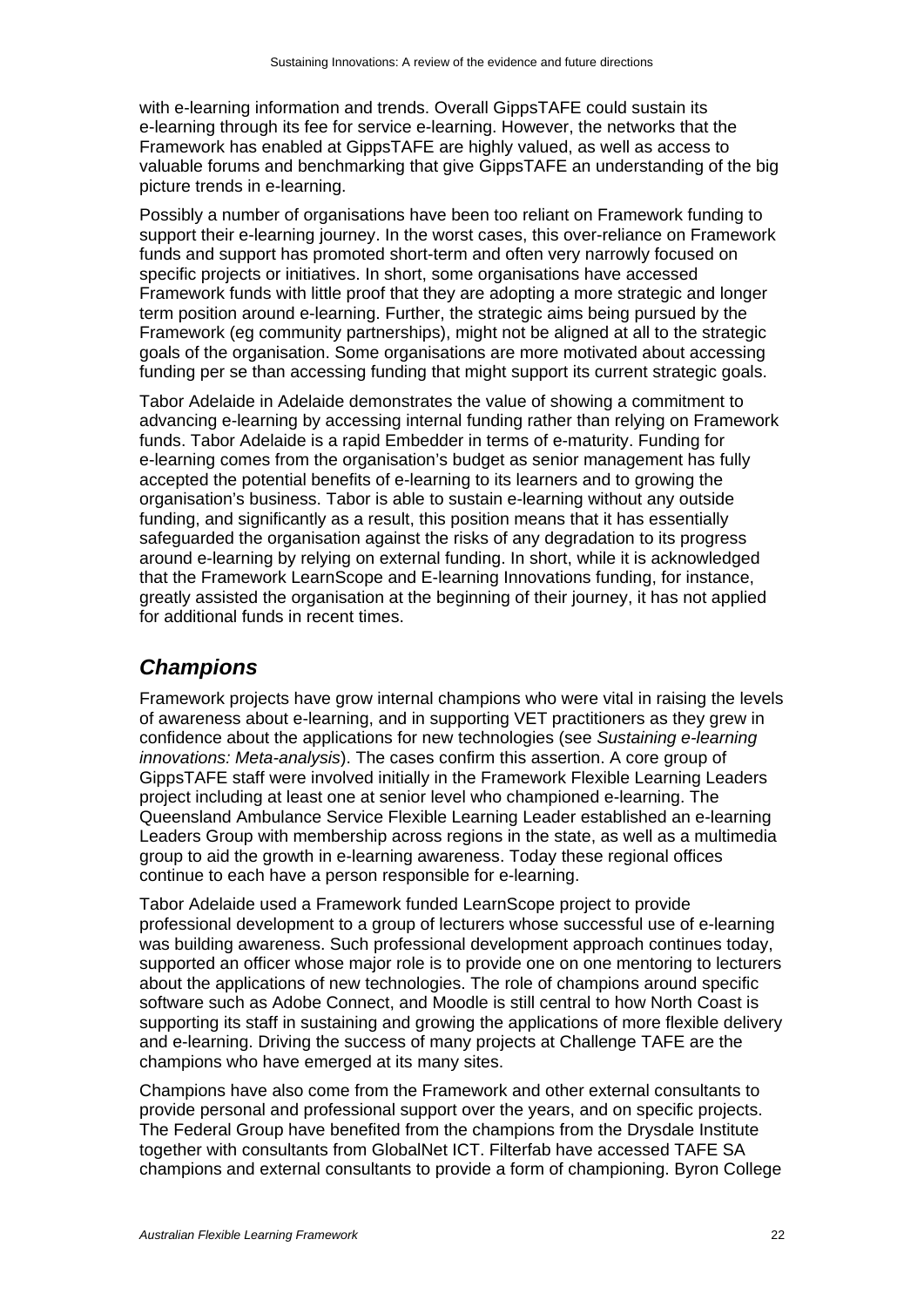has used Framework Toolbox Champions and E-learning Coordinators as a source of professional advice in developing their own skills development.

The cases also confirm that to support teachers to take up and sustain e-learning, a particular type of expert is required. They are not just an experienced teacher or an IT expert, but a professional who has a combination of both skills sets. Organisations that are more successful in sustaining e-learning have identified experts in instructional design who understand the classroom and training environment, the application of technologies and are competent and supportive. This type of expert was present in varying degrees in the 10 organisations, albeit in various configurations that suited the context of the organisation.

For instance, Tabor Adelaide has a small Online Learning Support Team with these skills, as well as an educational technology mentors in each school to increase the reach of the Online Learning Support Team. The Framework's network of Toolbox Champions and E-learning Coordinators is used for additional technical and people supports. The approach at GippsTAFE is to develop a team that provides higher order skills to facilitate effective teaching and learning through e-learning. This team facilitated delivery model over time has embedded and sustained leading edge e-learning. In particular, they use a team of educational designers who have a much broader focus than instructional designers as they are active teachers with field credibility who understand the realities at the coalface. In addition, they have not actively set out to develop individual champions of e-learning. Its Innovation Department mentors teachers in e-learning use and provides teachers with online self-help services.

Another lesson to emerge from the cases is that the role and reliance on internal and external people supports do evolve over time. At Queensland Ambulance Service each regional offices continues to have a person responsible for e-learning, but they are no longer viewed as e-champions. Rather they are part of a regional e-learning network that act as change agents and work with and are trained by the central e-learning team in the Brisbane office. Also in the early days at Queensland Ambulance Service, GippsTAFE and Tabor Adelaide, Framework Toolbox Champions and/or E-learning Coordinators were a consistent source of advice. However, today Queensland Ambulance Service develops its own resources to meet its quite specific training and related resources needs.

In summary, champions in the past and today are critical to sustaining e-learning. In particular, champions play a major role in the initial stages around awareness raising and idea generation about what might be possible applications to learning of the new technologies. The cases confirm that champions can maximise e-learning impact within the organisation through their one-to-one mentoring and support, by helping to establish communities of practice, and holding whole of organisation themed professional development events to showcase people. In particular having the support and dialogue with champions, helps teachers undertake the small steps around 'giving it a go' with more confidence, and to think through how new technologies can build on current practices that connect them to their learners.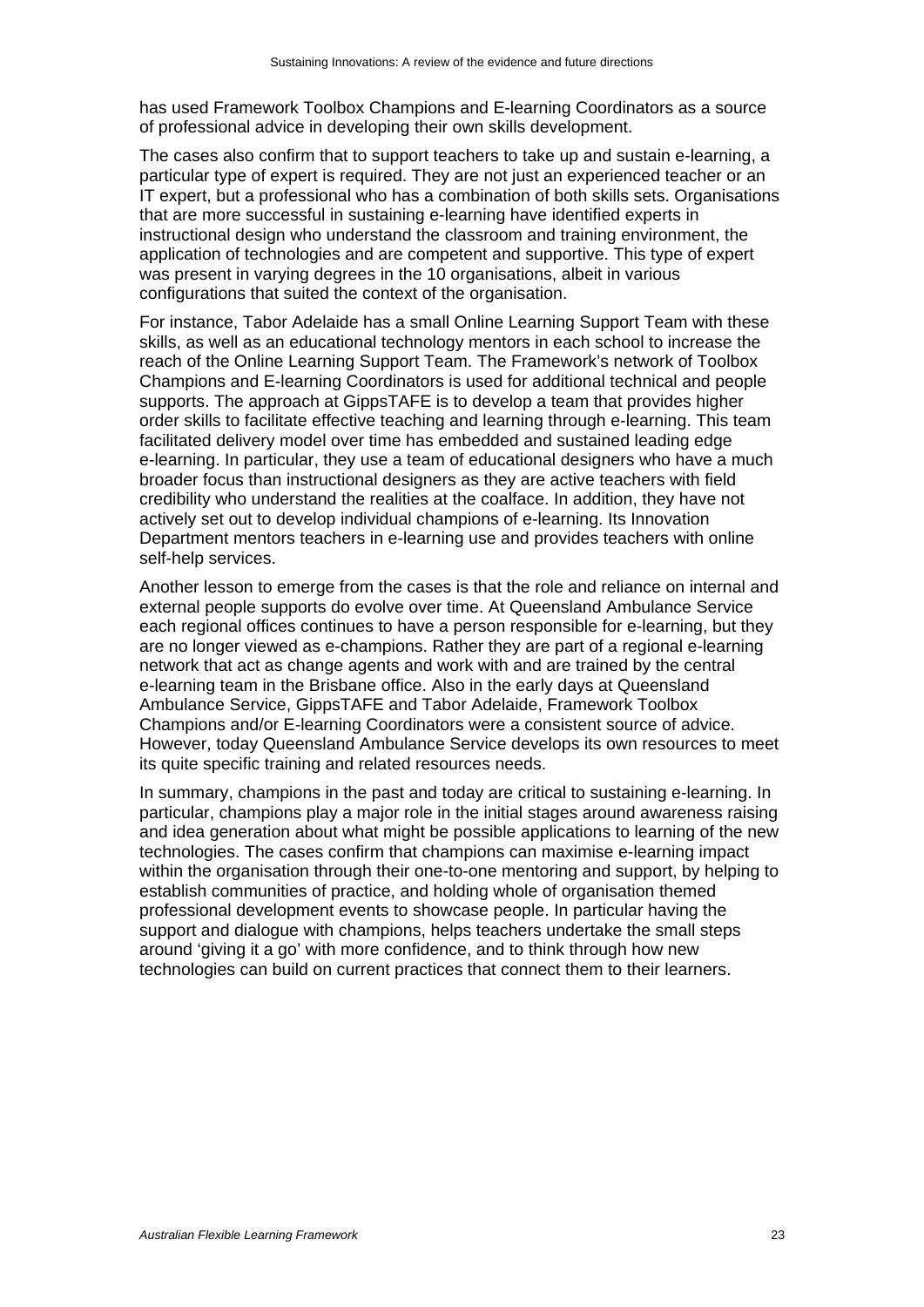#### *People supports*

Overall the cases illustrate at least four different models at work for providing people supports:

- a central support model
- a central unit linked to a network of internal e-champions model
- a partnering model with external expertise linked to internal e-champions
- a decentralised model.

A central unit approach provides all of the expertise required to support teachers to take up and sustain e-learning. GippsTAFE exemplifies this model. Its Innovation Department provides comprehensive expertise and services directly to all teachers and external partners. The skills mix in the Innovation Department includes people with a sound understanding of teaching combined with high order educational design skills, communication skills, technical skills, problem solving skills, advocacy skills, mentoring skills and tenacity. Also Tabor Adelaide uses a central unit model to rapidly embed e-learning. A full time e-learning officer was appointed in 2008 to undertake one-on-one mentoring of lecturers who were targeted and trained through a Framework funded LearnScope project.

The second model has a central unit linked with a dispersed network of internal champions. Several of the 10 organisations employ this model, having a small central unit with e-learning expertise and an outreach network of e-champions that engage with individual teachers. For example, the Queensland Ambulance Service has eight regional offices, each with a person responsible for e-learning who acts as a change agents trained by and working with a central e-learning team. The North Coast Institute of TAFE has a central Learning Technologies Team that provides hands on support to all staff. The Faculties employ Faculty e-learning contacts to act as overall project managers and to support the development of the resources at each stage around e-learning initiatives. Also Challenger Institute of Technology supports seven e-learning mentors who are located within a Learning and Development Unit. The organisation supports these mentors to act as change champions and to support various communities of practice.

Particularly the for-profit businesses in the sample of 10 organisations use an approach that has external expertise combined with internal e-champions. The Federal Group Tasmania taps into the people and infrastructure resources of their partners and also of the Framework. SunWater has introduced a national Water Industry qualification for bulk water suppliers by building a relationship with the Wide Bay Institute of TAFE. A blended delivery approach has involved an integrated coaching system, using internal and external resources, in an online conferencing and local workplace environment. Structured online chat sessions and forums occur using the Wide Bay Institute of TAFE's LMS. The e-learning initiatives of Filterfab have come about through its partnership with TAFE SA and the companies that Filterfab services in the laundry industry.

Finally, Byron Bay Region Community College uses both internal and external avenues to develop its e-learning expertise. It worked initially with GippsTAFE to provide an e-learning leadership support network and uses Framework Toolbox Champions and E-learning Coordinators for professional advice in developing their own skills.

In the fourth model to emerge from the cases, local delivery units deliver e-learning with central support. The Tasmanian Polytechnic currently operates using this model. In the Polytechnic, business delivery units drive e-learning leveraging off the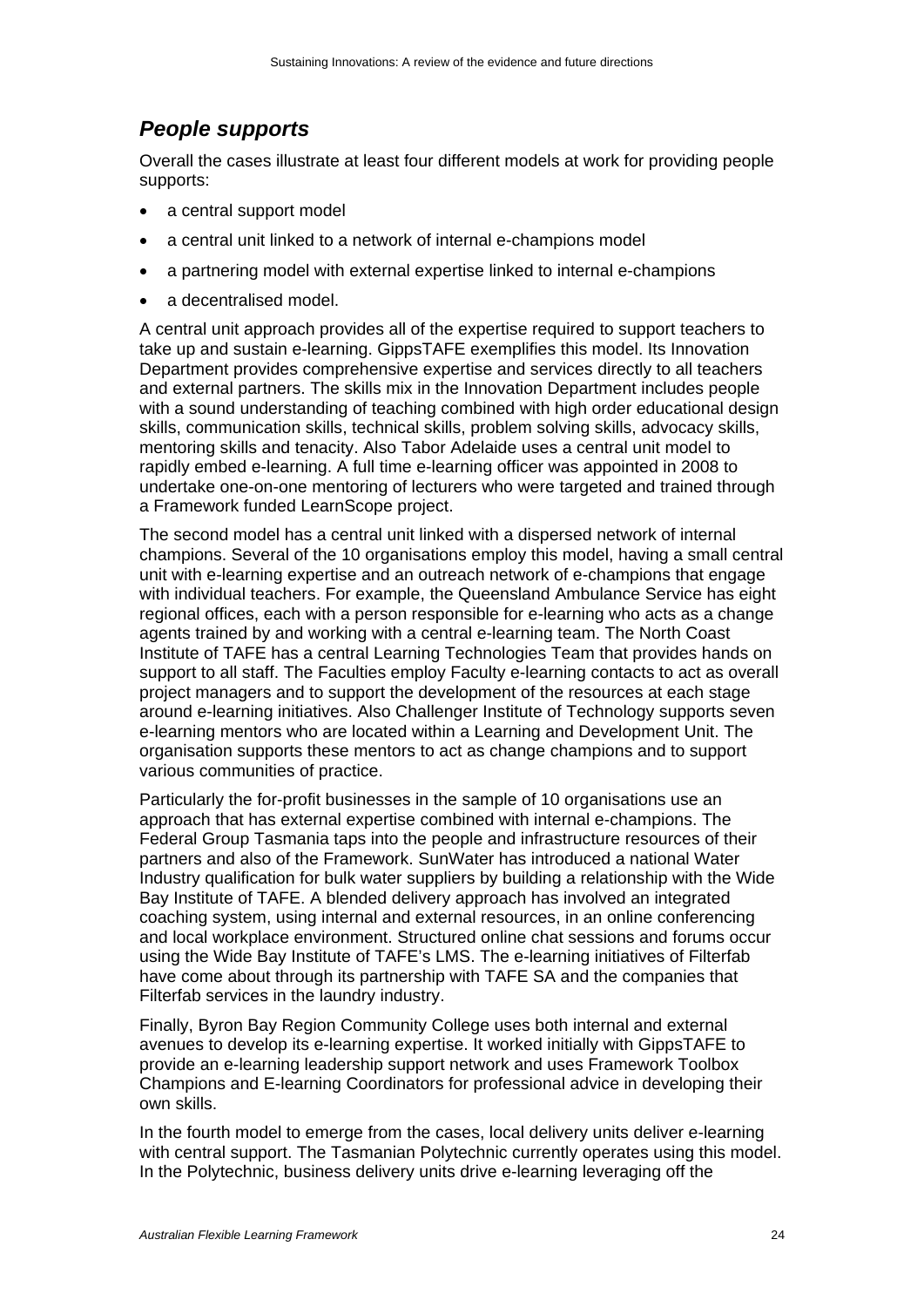considerable e-learning expertise inherited from TAFE Tasmania. The units seek support as required from central business units that focus respectively on the development of learning resources, professional development and technology infrastructure. This decentralised model suits the desire of more motivated teachers to develop their own e-learning responses, but it does not aid uptake among the less motivated on e-learning.

In summary, while people supports are critical for sustaining e-leaning, different organisations establish this support in different ways. Each approach provides its own benefits. However, given the success of GippsTAFE and Tabor Adelaide in extent to which they are sustaining and embedding e-learning, the more central model stands ahead of the rest. This approach provides all of the required expertise to support teachers to take up and sustain e-learning through a Department or Unit that includes people with a sound understanding of teaching combined with high order educational design skills, communication skills, technical skills, problem solving skills, advocacy skills, mentoring skills and tenacity.

#### *Technological supports*

Overall, training organisations at the Innovator, Embedded User and Established User levels of e-maturity reported being well resourced around the hardware and software support required to sustain e-learning. As these organisations have been well resourced over the years by state funding in particular, they were few risks that their infrastructure would be degraded in ways they would impede efforts to further sustain and embed e-learning. Rather their major concern was managing the risks that key staff with the unique mix of IT, teaching and people skills would leave the organisation. In summary, as the Framework moves forward, there seems little reason to support any IT infrastructure funding from large training organisations with high levels of e-maturity.

However, the story is somewhat different in the smaller case study organisations, both classified as Sporadic Users of e-learning. Byron College has access to audio visual equipment and expertise through its media qualifications in VET courses. Overall, access to technology hardware is moderate, while there is a need for better professional development for staff managing the IT infrastructure. Filterfab staff have not developed any in-house capability around the technology to support their online resources, but rely upon technology and technology support from external consultants.

The cases demonstrate that as e-maturity grows, there is a growing preference among organisations to develop their own resources. Many positive comments were made by those in the cases about the valuable role of Framework Toolboxes especially at the initial stages (eg Sporadic or Developing Users). Toolboxes were used often as a first step in building their awareness of the potential benefits of e-learning. As quality assured products, they minimised risks by providing resources free of technical problems. Across the cases, there was strong agreement that Toolboxes had contributed to the uptake of e-learning. However, in the present times no organisation reported major use of these resources as they had moved to preferring their own tailor made products or using those provided by consultants.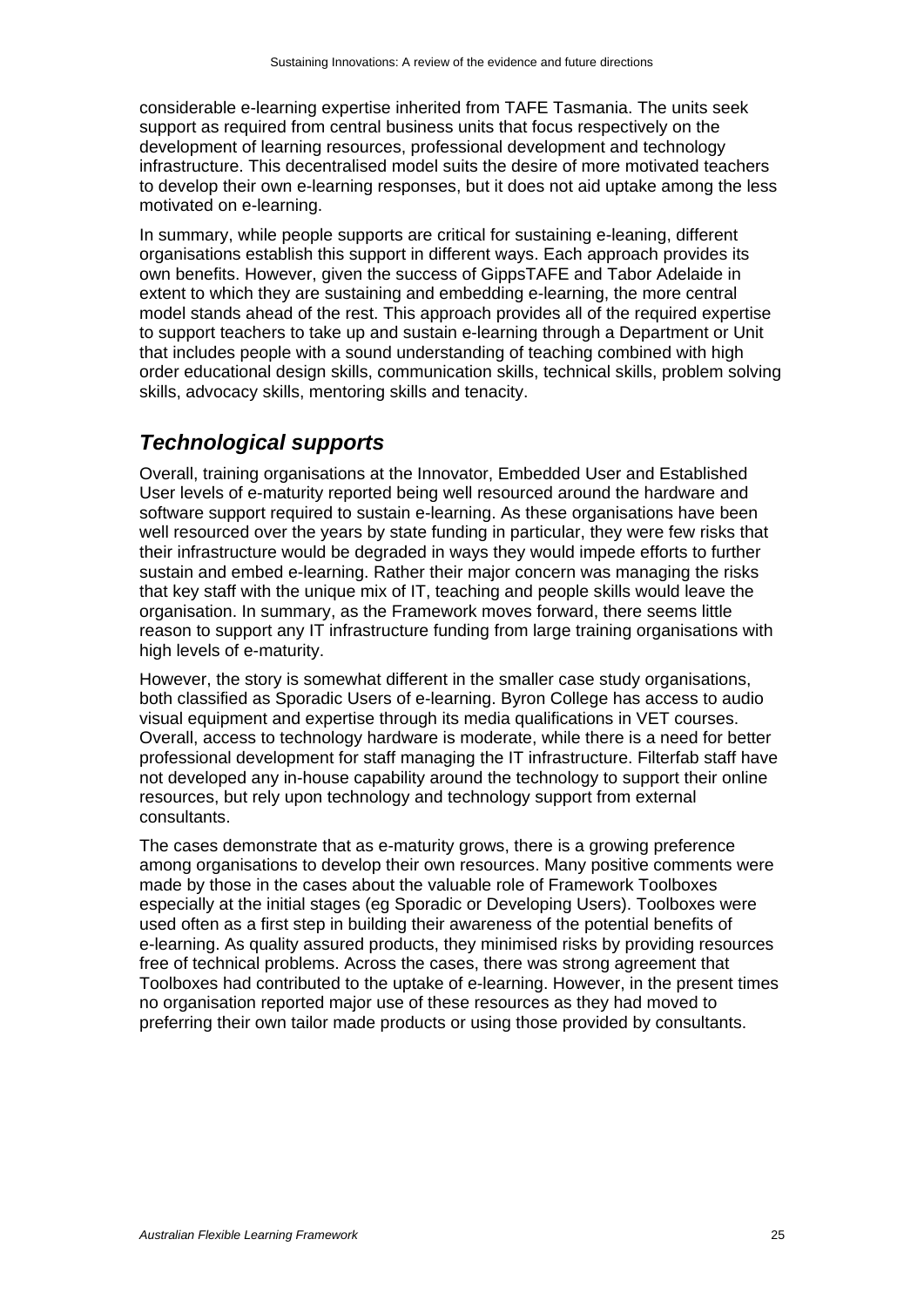### *Key messages*

#### **General**

- RTOs identify as the critical drivers in sustaining e-learning the roles of senior leadership support, organisational strategy, often a dedicated e-learning strategy and a strong business case of the benefits to learners, staff and industry partners.
- Businesses identify the business case more as the key driver, especially around cost savings.
- Major barriers to sustaining e-learning for most organisations include the lack of a strategic plan, a lack of funding and a lack of access to IT expertise or support.

#### **The role of the seven factors**

- Strategy being strategic and adopting a longer term view around e-learning are key messages to emerge from organisations that are the more Innovator and Established Users of e-learning. Their focus upon more flexibility through using new technologies emerged both in their larger organisational strategy, and also often in a separate e-learning strategy. The lack of focus provided by an e-learning strategy in particular was holding back embedding and sustaining of e-learning in organisations with lower levels of e-maturity.
- Senior leadership is critical for sustaining e-learning innovations. Leaders are showing their support in many different ways, depending of what is required in their particular situation.
- Business case emerged as a key driver to initiating and for sustaining e-learning in the for-profit businesses, especially around cost savings. More broadly, the business case is typically around the training required to meet needs around compliance. A large number of Framework funded projects have supported such initiatives around meeting compliance requirements.
- Funding Framework funds provide staff with safe places to be innovative. Also Framework funding has supported innovation and sustained staff in contexts where funding has been reduced or where good progress to date around e-learning is being pushed back as a priority. As organisations grow in their e-learning maturity, their reliance on Framework funding is less critical for sustaining e-learning.
- Champions in the past and today are critical to sustaining e-learning. They play a major role in the initial stages around awareness raising and idea generation about the role for new technologies. Champions maximise e-learning impact through their one-to-one mentoring and support, by helping to establish communities of practice, and by helping teachers think through how new technologies can build on their current practices that connect them to their learners.
- People supports the role and reliance on internal and external people supports evolves over time. At least four different models are at work for providing people supports. However, the more central model stands ahead of the rest given the track records of those organisations that have adopted this approach. It provides the required expertise to teachers to take up and sustain e-learning through a Department or Unit that includes people with a sound understanding of teaching combined with high order educational design skills, advocacy skills and mentoring skills.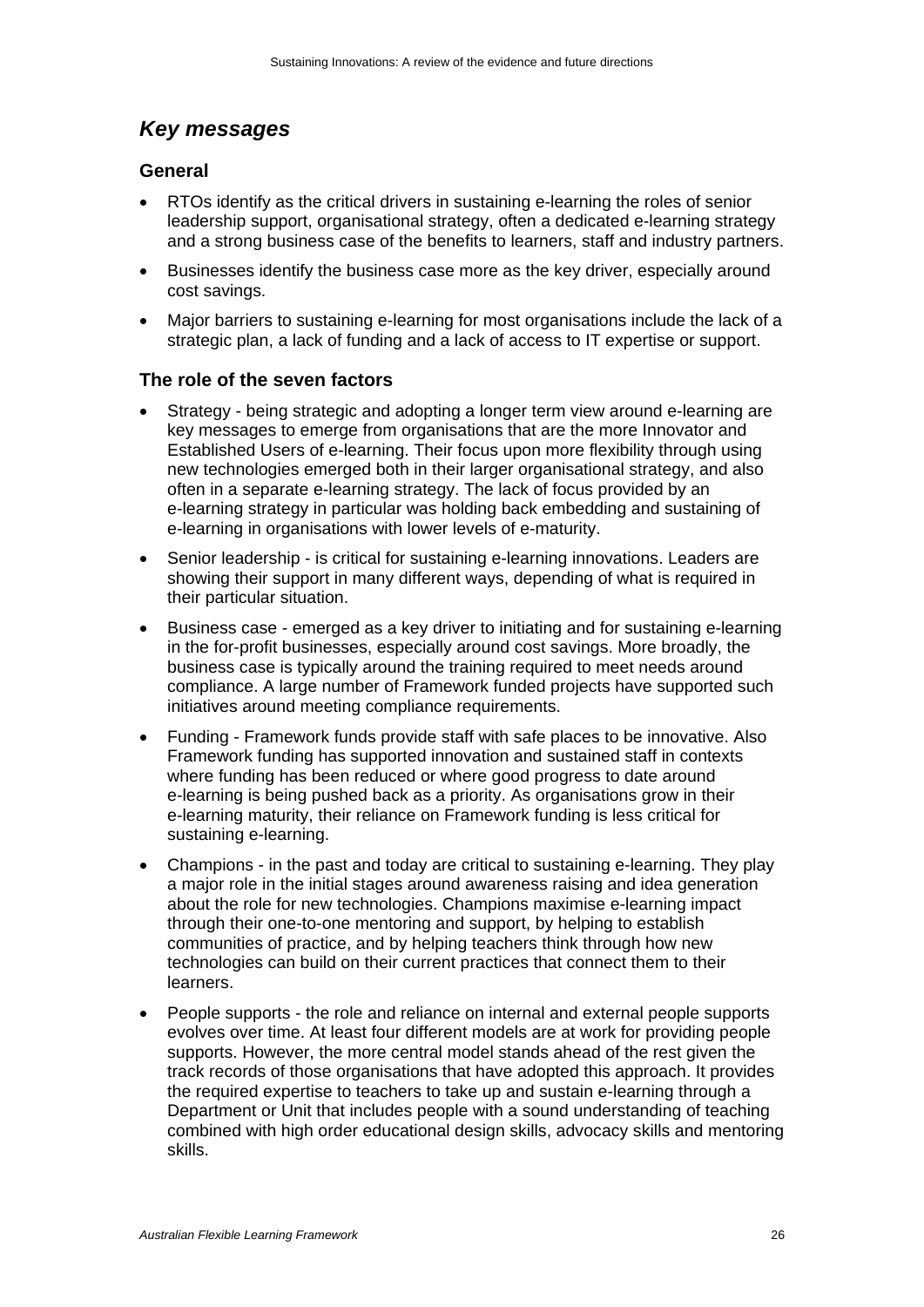Technology - large training organisations at the Innovator, Embedded User and Established User levels of e-maturity are well resourced around the hardware and software support required to sustain e-learning. These organisations have been well resourced by state funding. Rather their major risks are around keeping key staff with the unique mix of IT, teaching and people skills. The cases also demonstrate that as e-maturity grows, there is a growing preference among organisations to develop their own resources.

## **Future directions and recommendations**

There is little doubt that a strong case exists for how e-learning brings the greater flexibility, responsiveness and learner-focus required to our national training system (see *Sustaining e-learning innovations: Literature review*). Technology-enabled training solutions assist in our response to increasing skill shortages, the wider variety of learners who now need training and the training needs of our emerging industries.

This final section concludes with some reflections and recommendations that might be debated further by the Framework towards achieving its current strategic objectives around the greater sustainability of e-learning.

Towards driving greater outcomes around sustainability, it is recommended that the following issues be examined further by the Framework:

**Funding** - Adopt different funding/resourcing models that encourage organisations to be more strategic and to build upon growing capabilities. For example, target future funding more towards organisations that are Developing Users of e-learning rather than those that have already achieved Embedded or Innovator levels of e-maturity. In addition, in line with the AQTF 2010 and the focus on enhancing best practice, when applying to the Framework for funding the RTO must more explicitly demonstrate its growing focus upon how flexibility is central to its efforts in providing training that is more responsive to broader economic goals and social inclusion objectives.

**Professional development of experts and champions** - There are major concerns about maintaining the people and skill sets that are provided often by internal IT and user support units. In particular, the Framework might develop a training resource or fund a program to help with the transition of selected and highly skilled teachers to build their skills sets to be better technologists, and in building the skills sets of high performing IT specialists around understanding teaching theory and practice.

**Large public providers** - The meta-analysis and case studies confirmed that Framework funding has provided multiple sets of funds across its different programs to many large organisations, especially public providers. At the same time, there is evidence from interviews with Framework staff and others, as well as published reports and evaluations, that growth in the levels of e-learning is disappointing in some of these organisations. One proposition is that some of these larger organisations have more difficulty due to structural factors (ie silos, dispersed campuses, specific industry focus in their departments to the exclusion of other industries and qualifications). There are also cultural factors at work (eg larger proportions of teachers still operating around teacher-focused philosophies, barriers to the sharing of new knowledge). As these large training organisations are so central to our national training system, there is a need to better understand what is helping and hindering their embedding and sustaining of e-learning

**Private providers** - There is the related question around why private providers are not as strongly involved in seeking and winning multiple sets of Framework funding. No clear reasons emerged to explain this situation. This issue needs to be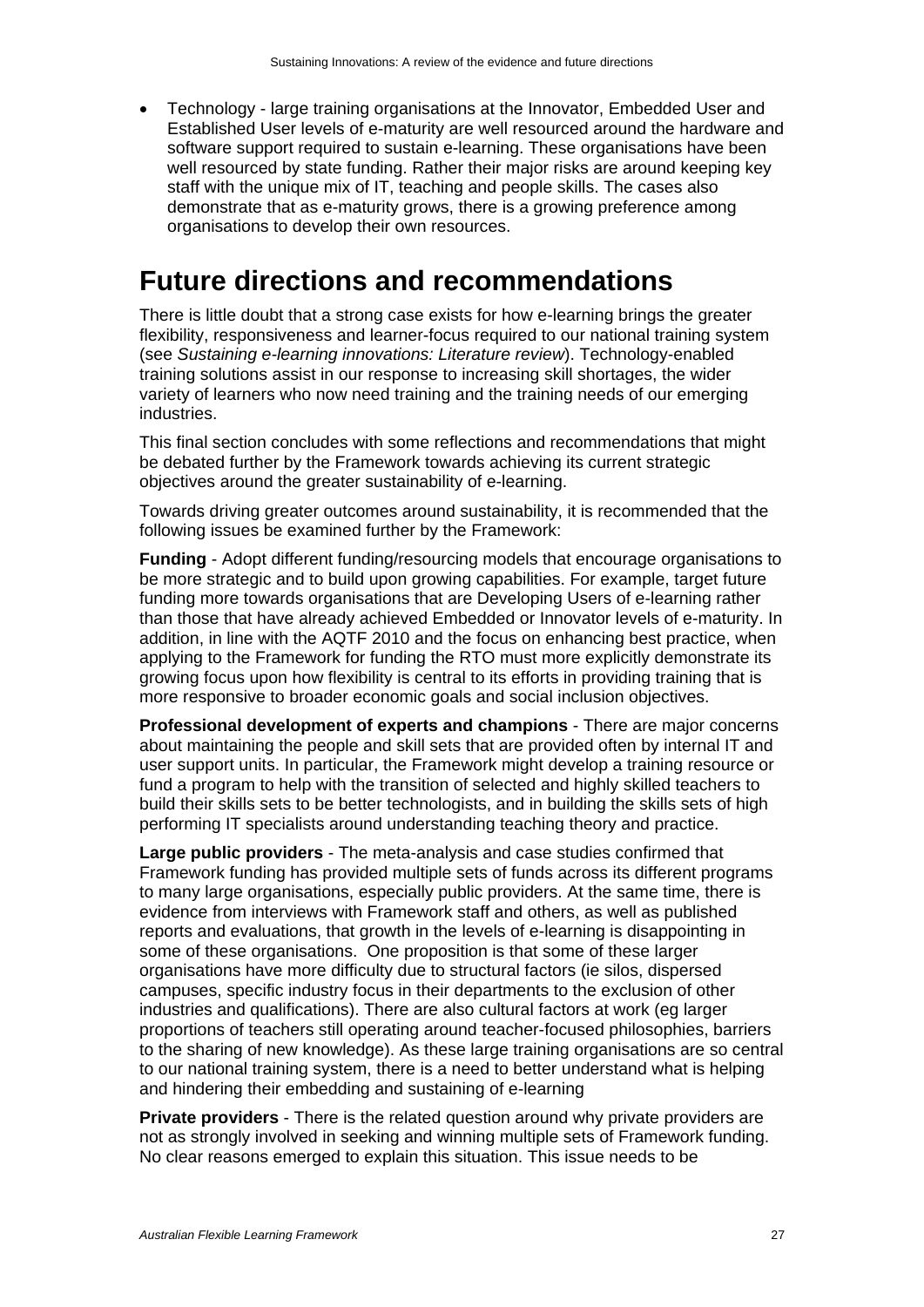investigated further, and initiatives put in place to remove any perceived or real barriers that are either impacting upon their willingness to apply or upon the success.

**Sharing knowledge and expertise** - Framework research has established within Australia a group of high quality and experienced researchers and evaluators. In addition, there are those experts working in the front line who are making informed choices every day about technology and training solutions. These two groups, and others, might now be brought together in forums, debates and ensuing publications to ensure that future government policy takes full account of the opportunities and challenges technology is bringing to our tertiary sector

**Continuing to support e-learning networks** - The 10 organisational case studies and small vignettes in the meta-analysis highlight how forums supported by the Framework have created knowledge sharing. The Framework has also established strong networks in which organisations are able to discuss and learn from others about what works or does not in driving and sustaining e-learning. This role is highly valued by practitioners and needs to continue, and possibly accelerated to keep pace with new technologies that need to be investigated by VET organisations in their pursuit for more flexibility and smarter training solutions. For instance, Australian RTOs and their industry partners need to be better informed about the implications of the growing use of web 2.0 technologies by young people; the development of mobile, ubiquitous and contextual computing; and the growing demand for increasingly technological skills in the workplace. There are challenges here where the expansion in mobile social networking by young learners, for example, does not necessarily translate into opportunities for supporting learning that occurs in formal education and training.

**Continuing to support the VET practitioner** - Each of these developments above challenge teacher skills, and shape the nature of the additional professional development that is required for the VET practitioners. Young learners from the 'net generation' often have more technical competence than their teachers, but when it comes to vital digital literacy skills, the need for good teaching remains as strong as ever. The Framework has a role to play to ensure that teachers have the space and support to become confident pedagogical innovators with new technology as well as leading change in this area.

**Commission research** - As highlighted in the case studies, a number of interrelated factors drive and sustain e-learning innovations. There is no evidence that one factor stands well ahead of the rest. Indeed, at different stages in the growth of e-maturity, some factors are more critical than others. For instance, among the more Sporadic Users it was the opportunity to gain funding to attempt a creative response to an industry need that was especially critical. On the other hand, more Established and Innovative Users have developed their thinking over time to the extent that e-learning is a critical element in their corporate strategies around being more flexible in the highly competitive national training market. The current research is retrospective, and there is a need to examine organisations over time through a well-designed longitudinal study. As a result, it will be possible to draw firm conclusions about the mix and interplay of factors at different points in time. In addition, in a related research project there is a need to better understand the structural, cultural and other factors that are hindering the embedding and sustaining of e-learning in larger training providers

#### **Complete a national survey of e-maturity levels in our VET organisations** -

Although the current sample of Australian organisations is small and not representative, there are interesting similarities between the e-maturity profiles that emerge, and those reported in the UK by BECTA. The BECTA report identified that 21% of UK organisations were Sporadic Users of e-learning, 42% were Developing Users, 23% were Established Users, only 10% were classified as Embedded Users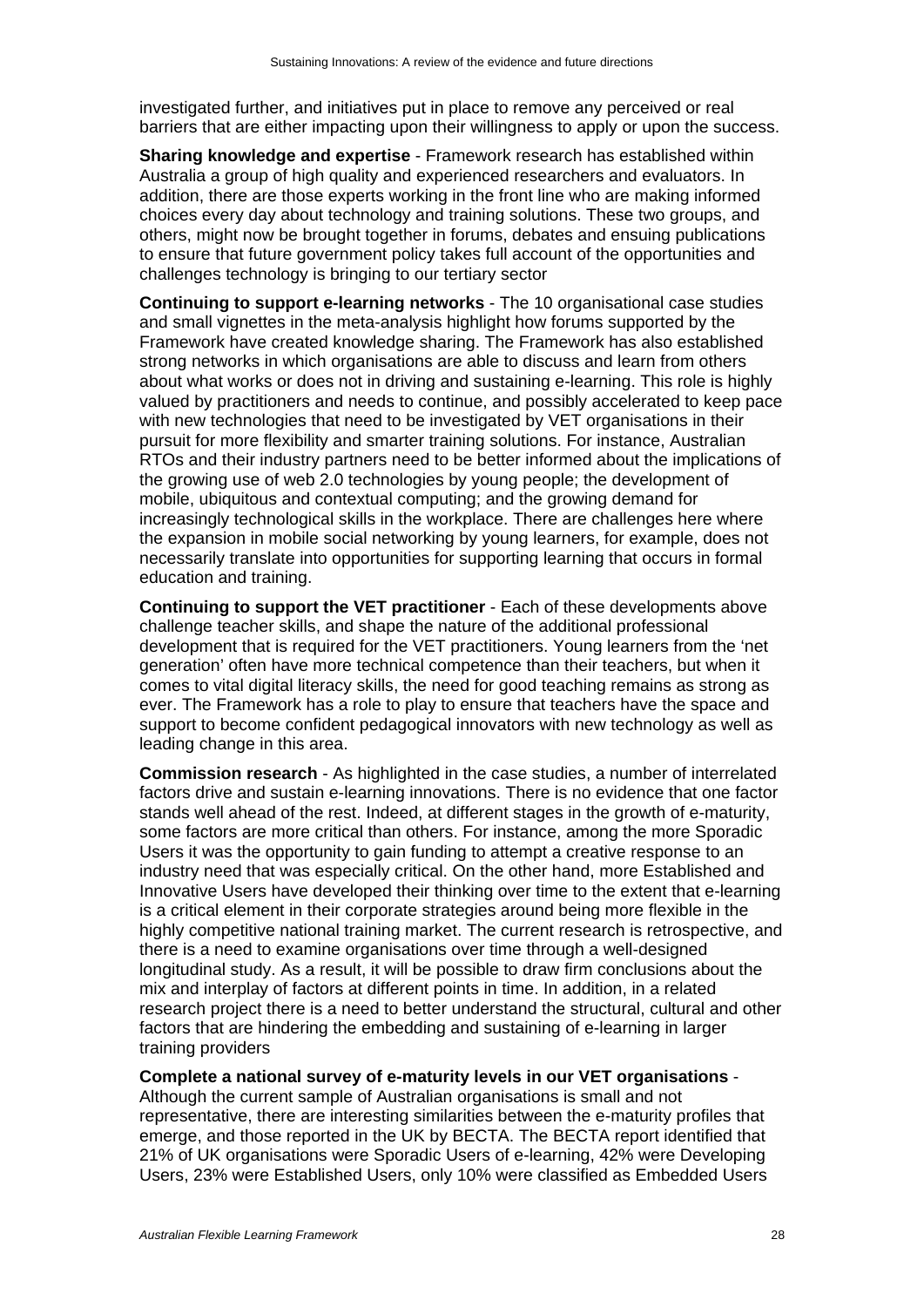(10%), and no organisation was identified as an Innovator. In this research, using a tool developed to measure e-maturity in Australian RTOs, GippsTAFE was classified as an Innovator. That is, it demonstrates thought leadership and innovation in how the organisation is using e-learning, being prepared to experiment in new areas and with new technologies. These results in general parallel the UK findings, but a much larger study is required to fully test the e-maturity profiles that exist in Australian organisations. Finally, the Framework might explore how this national survey of e-maturity might be incorporated into the annual benchmarking survey.

**Future research** - Develop further upon the initial work presented in this report around an e-maturity tool. This tool might be used in a developmental or planning way to assist organisations in mapping how they are supporting and sustaining e-learning. The seven factor tool can identify, based on best practice examples noted in this report, where organisations might need to improve their efforts to sustain e-learning innovations. In addition, the tool might be used by the Framework to either guide organisations in preparing applications around seeking Framework funding and support, or to guide how organisations report to the Framework on how the funding was applied.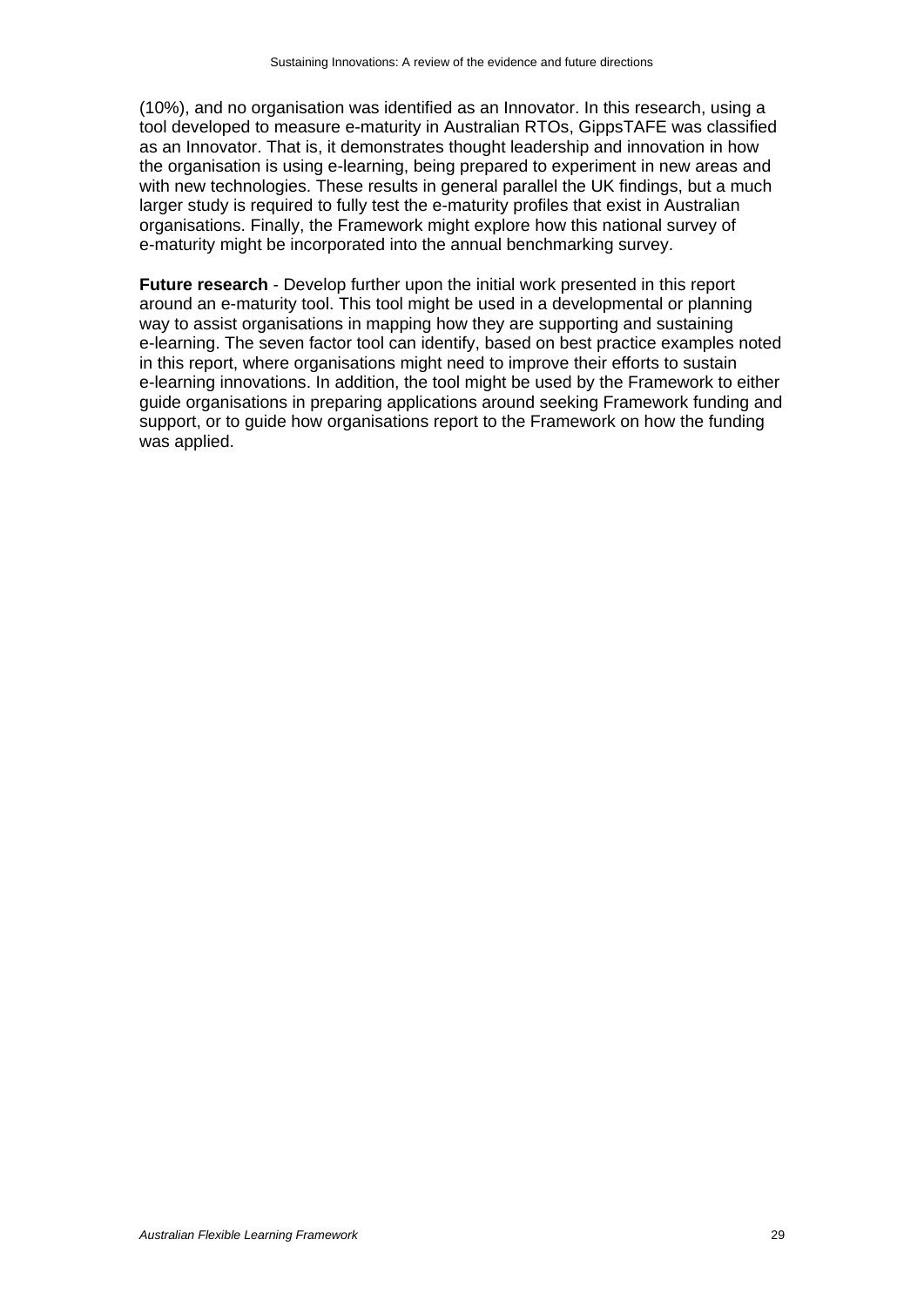## **References**

Australian Flexible Learning Framework, (2007a) *2008-2011 Framework Strategy,* Canberra, DEST.

Australian Flexible Learning Framework, (2007b) *Practical Guide to E-learning for Industry*, Canberra, DEST.

Australian Flexible Learning Framework, (2007c) *LearnScope - A Retrospective: A study of the impact of LearnScope on flexible learning in vocational education and training (VET) in Australia 1998-2006*, Canberra, DEST.

Bowman, K. (2007) *Building creative e–learning partnerships; Strategic review of the Community Engagement project 2005-2007*, Australian Flexible Learning Framework. Canberra, DEST.

Bowman, K, Jolly, M, Shaw, B, & McCulloch, C, (2009) *The Impact of E-learning Champions on Embedding E-learning in Organisations,* Australian Flexible Learning Framework. Canberra, DEEWR.

Callan, V.J, (2009) *How Organisations are Using E-learning to Support National Training Initiatives*, Australian Flexible Learning Framework, Canberra, DEEWR.

Callan, V.J, & Esposo, S, (2010) *Fostering Enterprise Innovation: Exploring Further the Leadership of Innovation*, Melbourne, Innovation Business Skills Australia.

Edith Cowan University (2007) *Flexible Learning Toolboxes and learning objects evaluation – Final Report*. Australian Flexible Learning Framework, Canberra, DEST.

Figgis, J, (2009) *Regenerating the Australian Landscape of Professional Practice*. Adelaide, NCVER.

FLAG, (2009 unpublished) *2008 Final Report to NSOC: Alignment of E-learning in VET with Emerging National Priorities: Innovation Program Report*. Canberra, DEEWR.

FLAG, (2010 unpublished) *2009 Final Report to NSOC: Alignment of E-learning in VET with Emerging National Priorities: Innovation Program Report.* Canberra, DEEWR*.*

I&J Management Services, (2003) *Faster, Straighter, Smoother Australian Flexible Learning Framework*. Canberra, DEEWR.

I & J Management Services, (2004) *Evaluation of the Australian Flexible Learning Framework 2000-2004, Phase Two Evaluation – Final Evaluation Report*. Canberra, DEEWR.

I & J Management Services (2007) *E-learning Benchmarking Survey. Australian Flexible Learning Framework*. Canberra, DEEWR.

I & J Management Services (2010) *E-learning Benchmarking Survey. Australian Flexible Learning Framework.* Canberra, DEEWR.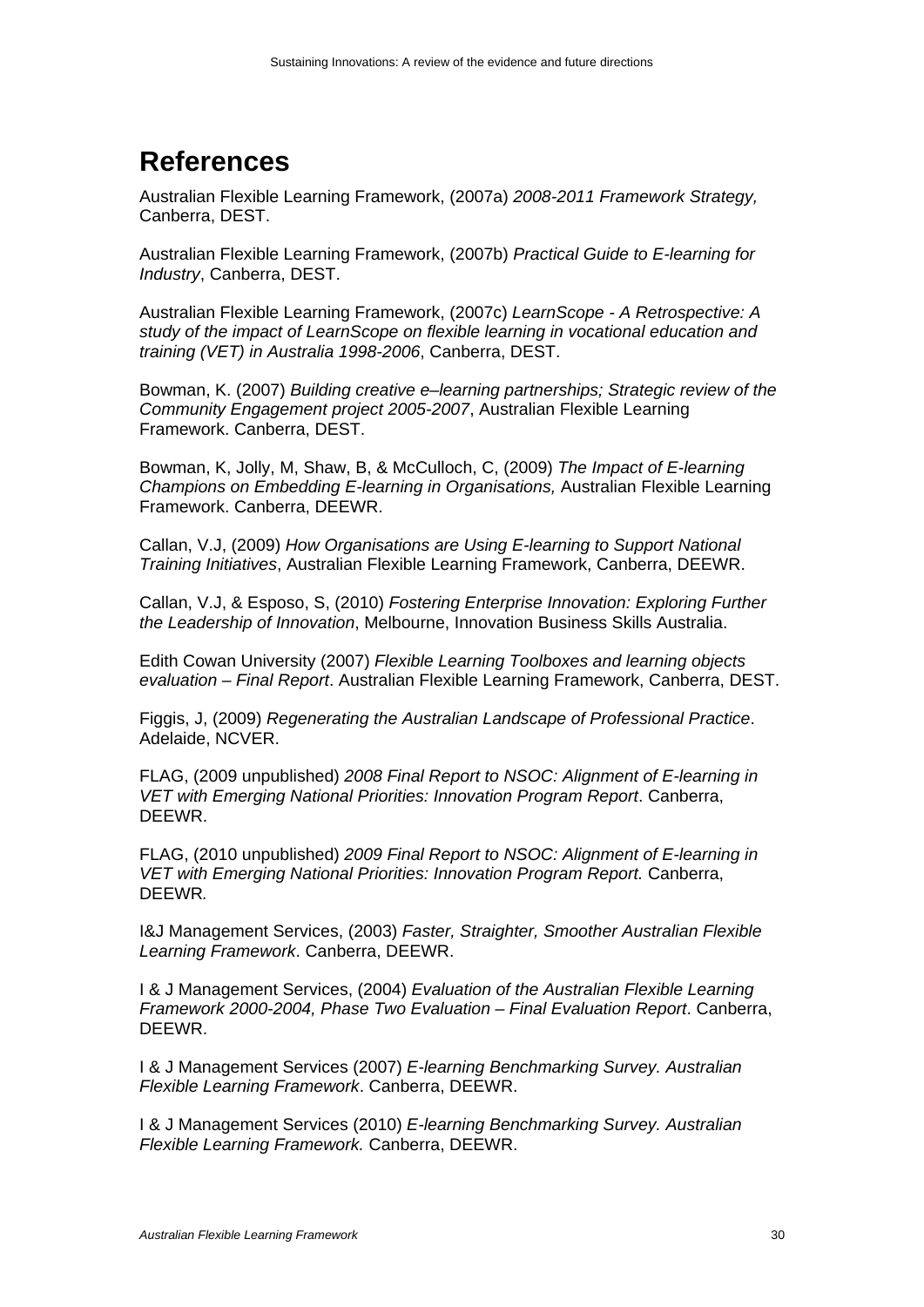Kearns, P, & Bowman, K, (2007) *E-learning for the Mature Aged Worker: Case Studies. Australian Flexible Learning Framework*. Canberra, DEEWR.

McKenna, S, & Mitchell, J.G, (2006) *Engaging VET Practitioners Forums*. Canberra, DEST.

Mitchell, J.G, (2004) *Building Industry Training Networks*. Melbourne, ANTA.

Overton, L. & Hills, H. (2009) *Driving Business Benefits: Towards Maturity Learning Technologies Benchmark Report*, London, Towards Maturity.

Overton, L., & Hills, H. (2010) 'E-learning maturity in the workplace - the benefits and practices', *Journal of Applied Research in Workplace E-learning*, Vol. 1. Issue 1, pp 113-136.

Smith, C, (2009) *Report to FLAG. Strategic Learnings from the 2008 E-learning Innovations Business Activity*. Canberra, DEEWR.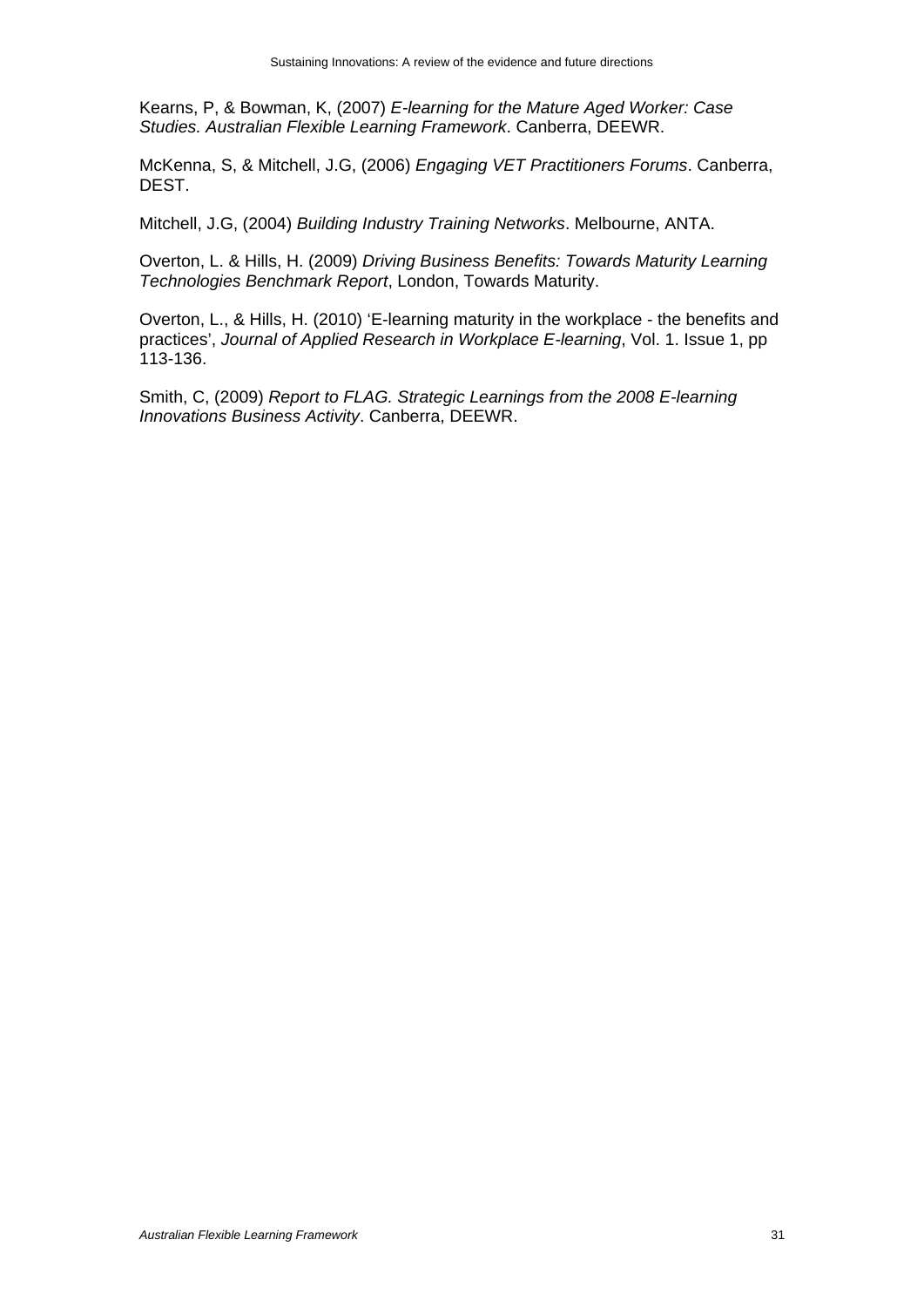## **Appendix A: Framework project funding that was accessed**

#### *Community Engagement Project (2005-2007)*

The Community Engagement Project aimed to create sustainable demand for and use of e-learning in communities. The project focused on developing sustainable capacity for delivery of e-learning in communities: http://creativecommunity.flexiblearning.net.au

*Note: called E-learning for Creative Community Partnerships in 2005-2006* 

### *E-learning Innovations (2008-2010)*

E-learning Innovations integrates and embeds e-learning into the national training system by funding and supporting the implementation of innovative e-learning solutions for businesses and individuals, tailored to local priorities: http://flexiblelearning.net.au/innovations

#### *Flexible Learning Leaders Project (2000-2004)*

The Flexible Learning Leaders (Leaders) project aimed to enhance the capacity of a number of VET professionals to lead the implementation of flexible learning in their own organisations, in their state or territory and/or nationally.

 With a track record in flexible learning, VET leaders are selected for their potential to champion advances in flexible learning. Flexible Learning Leaders received funding of up to \$25,000 through the Framework, supplemented by funding from their own organisation: http://flexiblelearning.net.au/leaders

### *Flexible Learning Toolboxes (2000-2010)*

The Flexible Learning Toolboxes (Toolboxes) business activity adds to and upgrades the Toolbox collection of high quality, cost effective, interactive e-learning and assessment resources will be expanded with new products and upgrades to the existing collection.

The Toolbox Repository provides access to Toolbox learning objects for the VET community. Support for RTOs in implementing Toolboxes is provided through the Toolbox Champion Support Service, and a range of tools are available to support product development and delivery: http://flexiblearning.net.au/toolboxes

### *Inclusive E-learning Project (2005-2007)*

The Inclusive E-learning Project aimed to increase the uptake of e-learning as an effective and efficient delivery strategy for increasing VET participation by underrepresented and priority learner groups including youth at risk, learners with a disability and mature age workers.

The project worked to support the mainstream uptake of e-learning for young people and people with a disability by consolidating and disseminating lessons learned on the benefits and adoption of e-learning. It also conducted further exemplar programs that give young VET learners and learners with a disability opportunities to experience e-learning: http://pre2009.flexiblelearning.net.au/inclusive

*Note: called E-learning for Target Learner Groups in 2005-2006*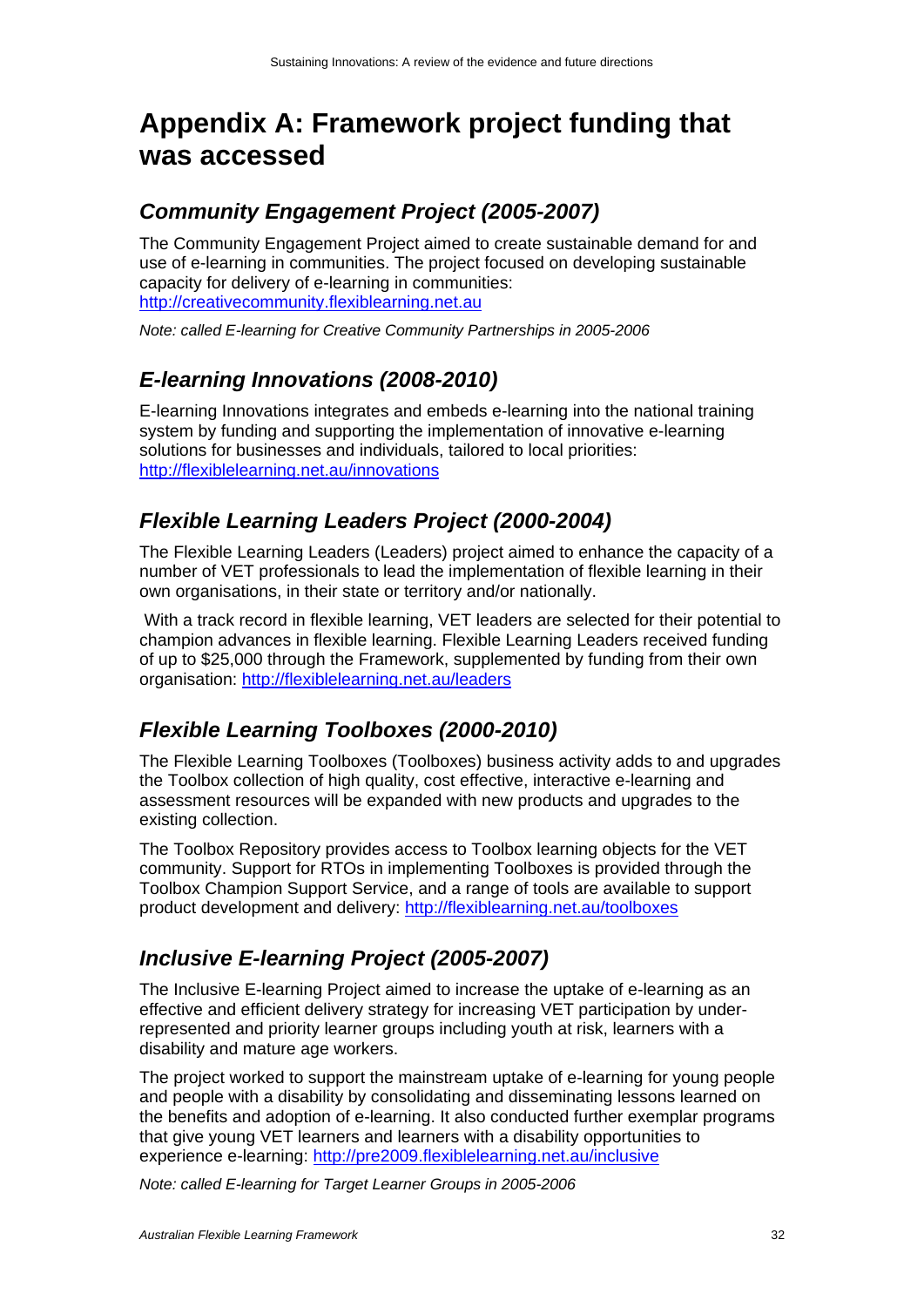### *Industry Engagement Project (2005-2007)*

The Industry Engagement Project worked with industry to facilitate their demand for rapid workforce development through flexible technology-driven solutions that enable Australian businesses to be competitive in the global market.

The project provided the opportunity for businesses to trial and showcase e-learning as a solution to meeting training demand and tackling key business challenges: http://industry.flexiblelearning.net.au

*Precursor to current industry activity below* 

### *Industry Integration of E-learning (2008-2010)*

Industry Integration of E-learning funds industry sectors to develop multiple year plans for the inclusion of e-learning in overall industry-led workforce development. Industry sectors are led by industry or professional associations or lead employers working with other employers so they cover an industry sector. In each case, there are partnerships with RTOs: http://industry.flexiblelearning.net.au

### *LearnScope (2000-2007)*

LearnScope built the capability of the VET workforce and VET organisations to embed flexibility in teaching and learning into their normal work practices through the adoption of e-learning.

LearnScope projects supported the uptake of e-learning in VET delivery in the classroom, workplace and online, with a focus on professional development for LearnScope participants through engagement of students and industry in e-learning delivery and demonstration of how clients are benefiting from e-learning initiatives: http://flexiblelearning.net.au/learnscope

#### *New Practices in Flexible Learning Project (2005-2007)*

The New Practices in Flexible Learning Project aimed to explore and increase the uptake of innovative, practical and sustainable approaches to e-learning in workplaces, communities and training organisations.

The project worked to increase the development, uptake and embedding of innovative e-learning practices, and to also build on and embed the Framework's past achievements and increase uptake of e-learning in target areas: http://flexiblelearning.net.au/newpractices